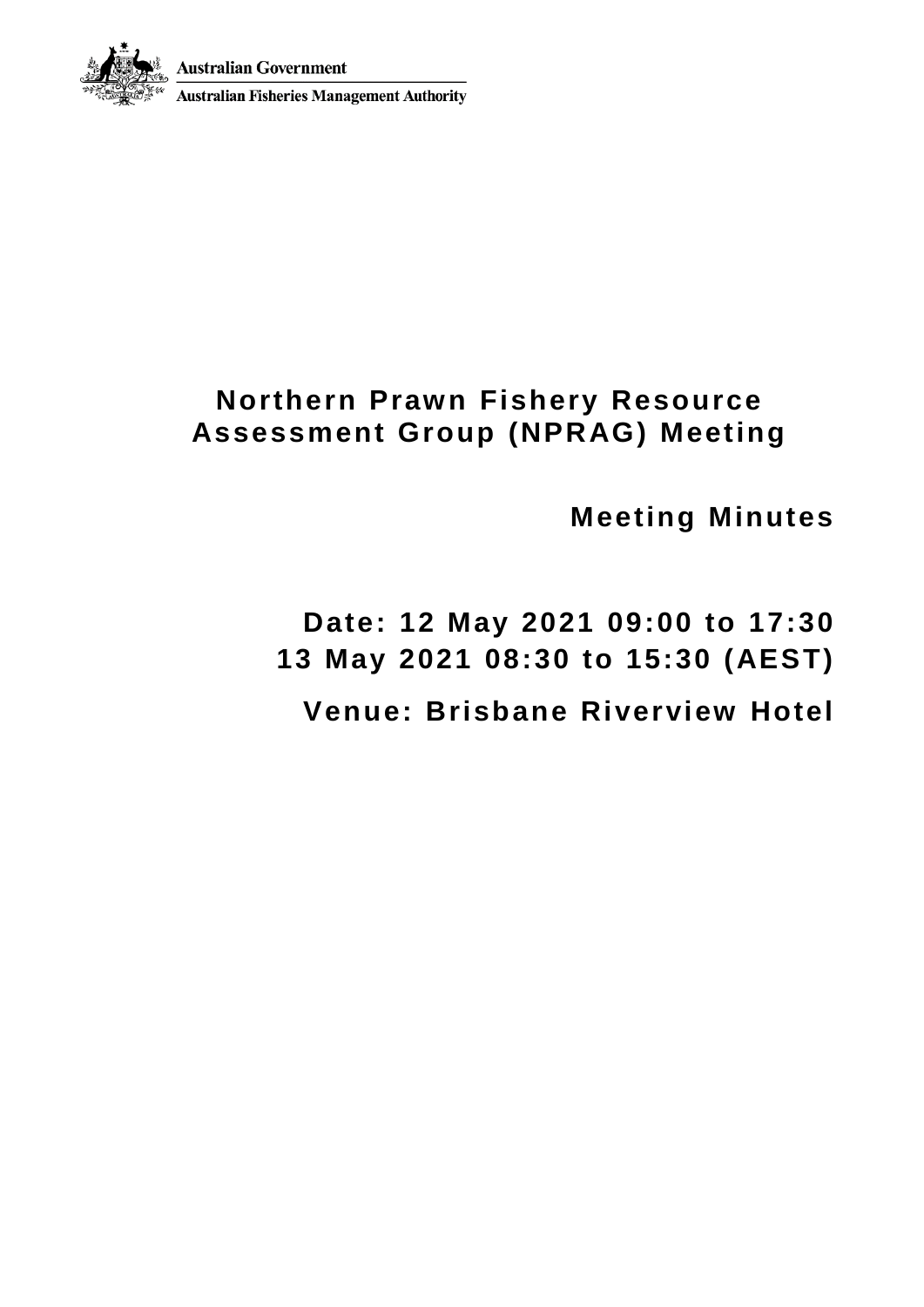## **Attendees**

| <b>Member type</b>                |
|-----------------------------------|
| Chair                             |
| <b>Economic Member</b>            |
| <b>Scientific Member</b>          |
| Scientific Member                 |
| Scientific Member                 |
| <b>Industry Member</b>            |
| <b>Industry Member</b>            |
| <b>Industry Member</b>            |
| <b>AFMA Member</b>                |
| Executive Officer - AFMA          |
| <b>Invited Participant - NPFI</b> |
| Observer - NPFI                   |
| Observer - CSIRO                  |
| Observer - CSIRO                  |
| Observer-CSIRO                    |
| Observer - CSIRO                  |
| Observer - CSIRO                  |
| Observer-CSIRO                    |
| Observer - ABARES                 |
| Observer - ABARES                 |
| Observer - ABARES                 |
| Observer - CSIRO                  |
|                                   |
| Chair                             |
| Economic Member                   |
| <b>Scientific Member</b>          |
| Scientific Member                 |
| Scientific Member                 |
| <b>Industry Member</b>            |
| <b>Industry Member</b>            |
| <b>Industry Member</b>            |
| <b>AFMA Member</b>                |
| Executive Officer - AFMA          |
| <b>Invited Participant - NPFI</b> |
| Observer-NPFI                     |
| Observer-CSIRO                    |
| Observer-CSIRO                    |
| Observer-CSIRO                    |
| Observer-CSIRO                    |
| Observer-CSIRO                    |
| Observer-CSIRO                    |
| Observer - ABARES                 |
| Observer - ABARES                 |
|                                   |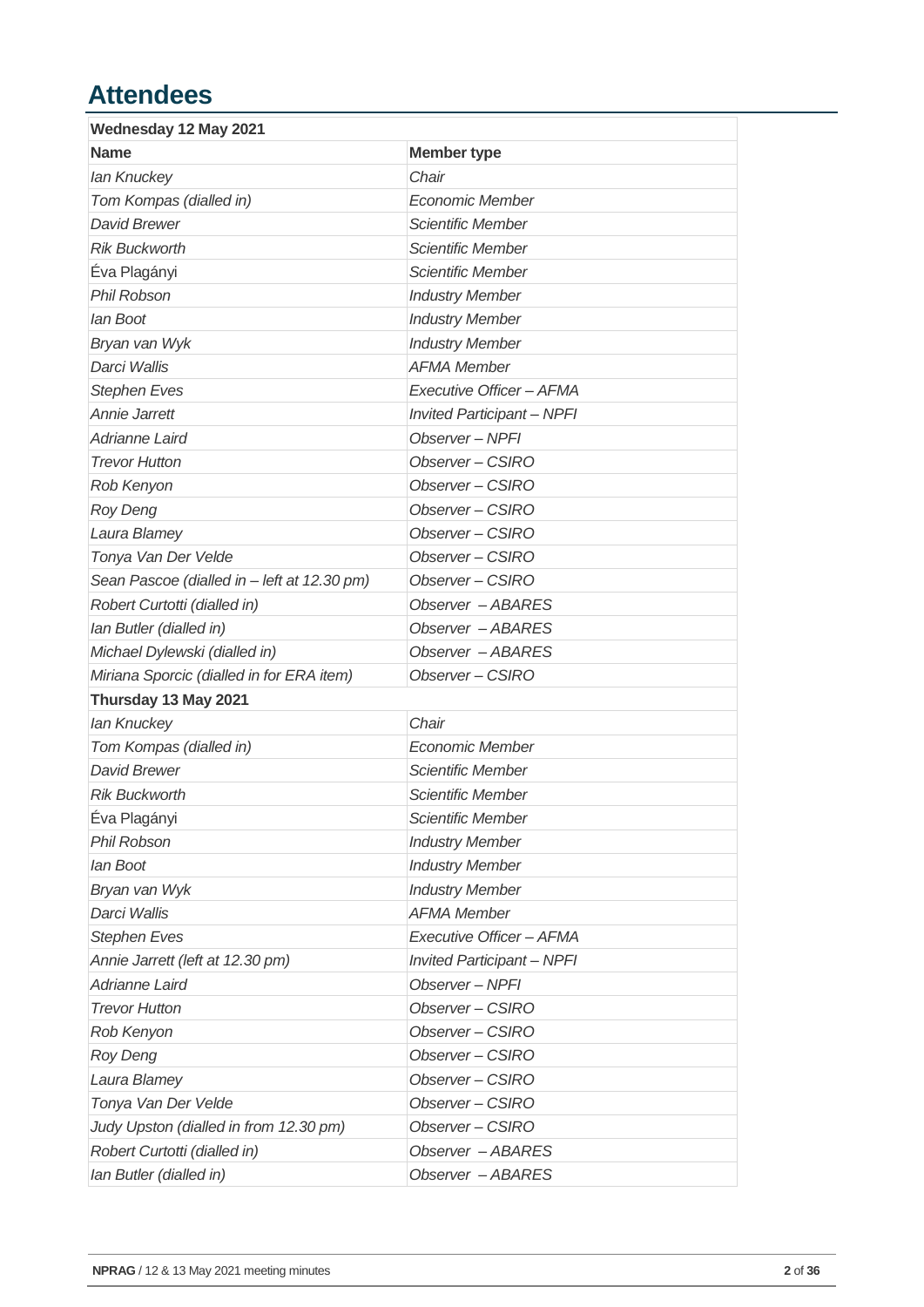## **1 Preliminaries**

#### **1.1 Welcome and apologies**

The Northern Prawn Fishery Resource Assessment Group (NPRAG) Chair, Ian Knuckey, opened the meeting at 09:00 am (AEST) on 12 May 2021 with an Acknowledgement of Country. As member appointments were recently finalised, the Chair welcomed all returning members and new members Éva Plagányi (Scientific Member) and Bryan van Wyk (Industry Member).

#### **1.2 Adoption of Agenda**

The Chair requested that the NPRAG consider the draft agenda (Attachment 1), identify any required amendments, and adopt the draft agenda for the meeting. The Agenda was adopted with two additional items added under 'Other business'.

#### **1.3 Declaration of interests**

The Chair requested that NPRAG members consider the standing table of declared interests (Attachment 2) and individually declare whether the stated interests remain accurate, and if not, provide an update on those.

Annie Jarrett advised that, further to interests already declared, she is also a member on the FRDC Board selection committee. Ian Knuckey advised that his son is no longer working on an NPF vessel and his previous declaration in this regard can be removed.

It was noted that the only participants with a specific potential conflict of interest in any item of business on the agenda was CSIRO participants' interest under agenda item 10 (research). It was agreed that CSIRO participants would be asked to step out of the meeting if a RAG recommendation was to be made. No other conflicts were apparent but the RAG agreed that should a conflict with any individual or group arise, they would be asked to leave the meeting for the relevant discussion.

#### **1.4 Minutes from previous meetings**

It was noted that the minutes from the 03 and 08 February 2021 teleconference were accepted out--of--session via email as a true and accurate record of the meeting.

## **2 Update reports**

### **2.1 Industry update**

The RAG noted an update on the 2021 banana prawn season. It was advised catches contained a higher percentage of smaller prawns compared with previous years, fuel prices have been steadily rising, and prawn prices have been reasonable. Overall, banana prawn catches weren't as good as industry expectations based on the high level of rainfall in various Gulf of Carpentaria catchments.

Concern was raised that there are some areas of the fishery where the Brown Tiger Prawn stock isn't as productive as it could be. The current NPF stock assessment considers the stock as a whole, but doesn't account for more localised trends. It was noted that current research projects, including the species split project and the MICE project, will provide information to enable the concern to be further assessed. It was suggested, as an initial step, that the problem be better defined in terms of specific area, time, and species. NPFI was asked to define the problem and advise the RAG on the broader industry view. Additionally, CSIRO was asked to use existing data, including the independent survey data, to undertake a preliminary assessment to understand the extent of the problem.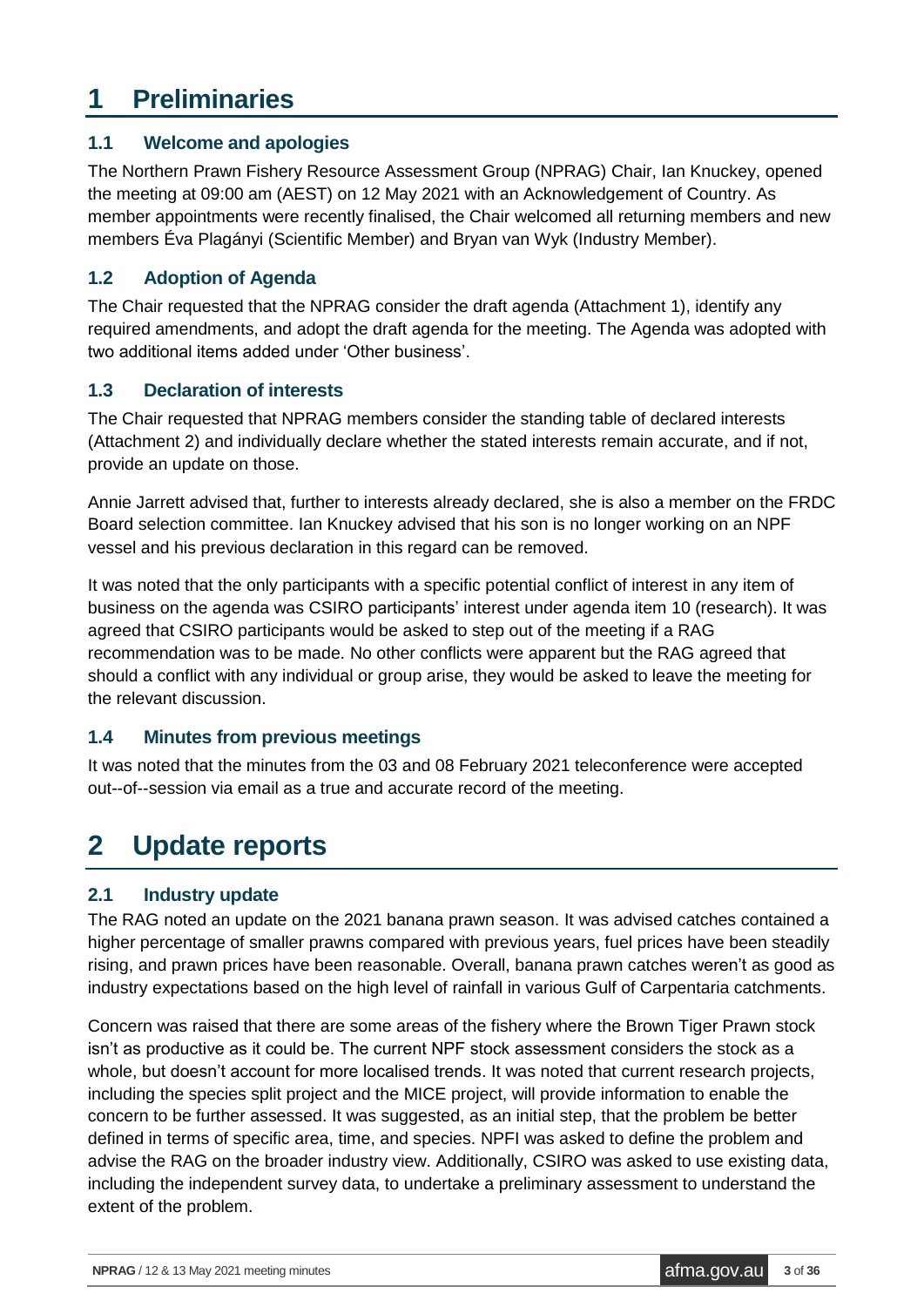An update on bycatch reduction device (BRD) implementation, broodstock collection, and the 2020 crew member observer (CMO) program was provided. It was noted that NPFI developed and implemented an industry Code of Conduct for the use of BRDs in the 2020 banana prawn season. The Code required NPF operators targeting tiger prawns to use an approved BRD that has been shown to reduce bycatch by at least 30%. This requirement was only necessary for half of a vessel's nets in operation. For the 2021 banana prawn season, NPFI updated the Code of Conduct, which requires that NPF operators targeting tiger prawns in the first fishing season are to use an approved BRD that has been shown to reduce bycatch by at least 30 per cent in all nets in operation. It was also noted that twelve CMOs collected data during the 2020 fishing seasons, three in the banana prawn season and nine in the tiger prawn season. The CMOs monitored 3,298 shots for protected and at-risk species, exceeding the annual target of 2,350 shots.

#### **2.2 AFMA management update**

The RAG noted an update from AFMA management including:

- At its 75<sup>th</sup> meeting in November 2020, the AFMA Commission endorsed the recommended harvest control rule (HCR) for Redleg Banana Prawns, which closes the Joseph Bonaparte Gulf (JBG) in the first NPF season each year.
- At its 76<sup>th</sup> meeting in March 2021, the AFMA Commission supported the recommendations for managing broodstock collection including a strong focus on data collection and monitoring for *P. monodon* through current arrangements, maintaining the co-management arrangements with NPFI for *P. monodon* for the 2021 fishing season including a 9,000 individual prawn supply limit, and annual monitoring of total catch (5-year running average) against the two different model estimates of MSY to assess possible risk to stock sustainability until at least another assessment is undertaken.
- Development of the NPF fishery management strategy (FMS) has been progressing through work on updating the harvest strategy, data plan and finalisation of the bycatch strategy. The research plan component is complete and will reflect the existing strategic research priorities along with annual updates. NPFI is leading the development of the bycatch strategy, with some final updates from NORMAC being incorporated before this is finalised.
- In line with NPRAG advice, a small working group developed a revised draft Redleg Banana Prawn harvest strategy, including the closure of the JBG for the first season, for NPRAG consideration under agenda item 5. Further updates will be considered for byproduct species, including squid and scampi, along with updates to bring the harvest strategy in line with the 2018 Commonwealth Harvest Strategy Policy. For squid, the current wording around the trigger is not clear and proposed amendments would clarify the precautionary trigger at the tonne level. For Scampi, AFMA and NPFI have been tasked by the RAG to review the current arrangements and catch data to determine if the catch triggers are still appropriate. This work will be undertaken during 2021.
- An internal review of the NPF data strategy has recently been undertaken, with some of the required updates made to the draft data strategy. There are also a number of RAG action items related to data which will be incorporated into the data plan.
- On 30 April 2020, AFMA, NPFI, CSIRO and the Department of Agriculture, Water and the Environment (DAWE) met to discuss progress on developing a sawfish Close Kin Mark Recapture (CKMR) project. CSIRO coordinated a project proposal during late 2020, with NPRAG feedback at its November 2020 meeting. This project was submitted to the FRDC for potential funding, however, FRDC has not yet made a decision. The NESP research hub is nearing the end of its current funding with additional funding secured from DAWE to support some key aspects of sawfish research. A component of this funding (\$40K) will be used to support ongoing sawfish sampling (through to June 2022).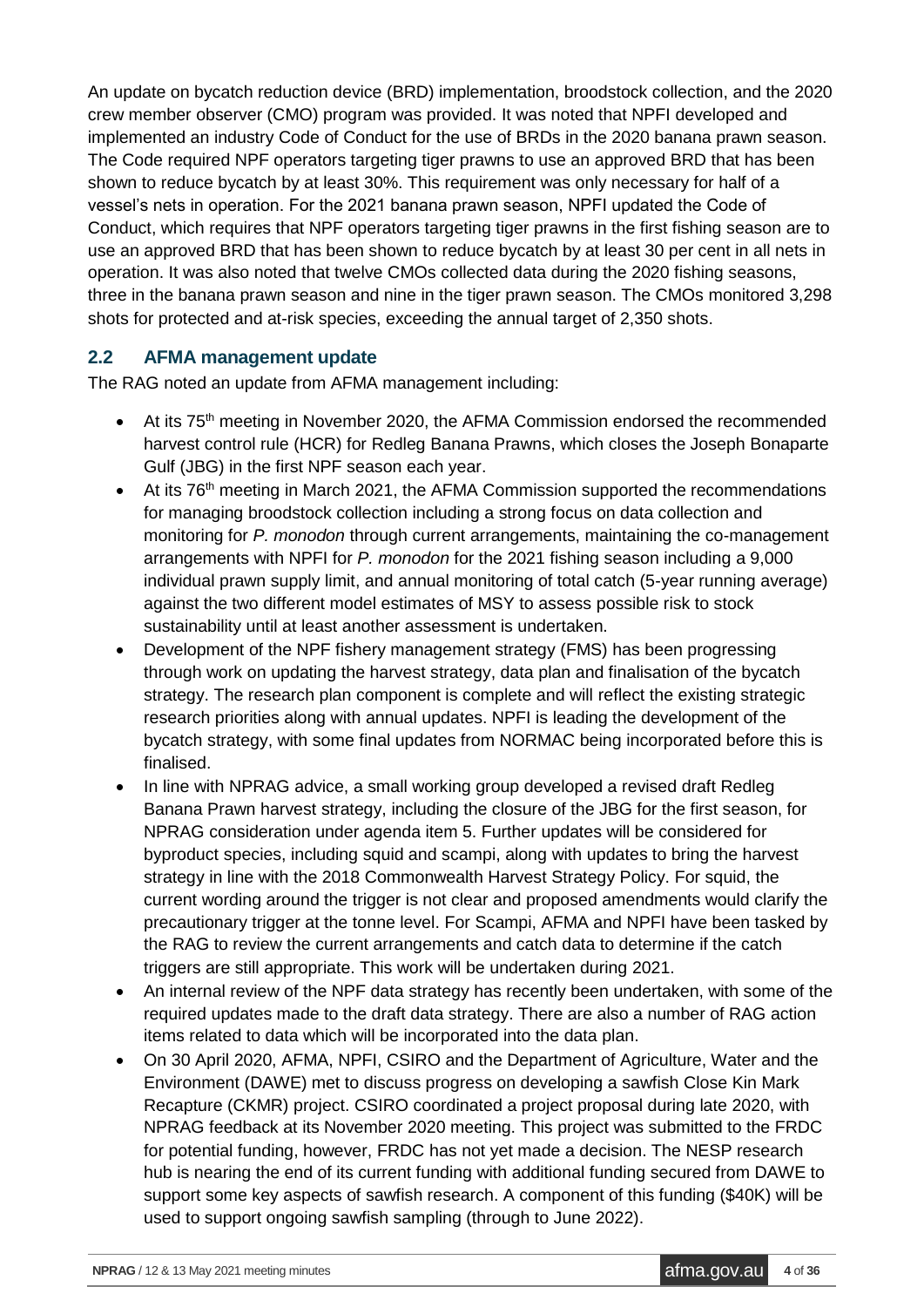- The Sawfish and River Sharks Multispecies Recovery Plan is due to be reviewed in 2021. Narrow sawfish will be included for the first time as it is now listed as a migratory species. The narrow sawfish is now recommended for assessment for listing as a threatened species. This process is on the same timeline of assessment as the up-listing of the Largetooth/Freshwater Sawfish *Pristis pristis.* The proposal to up the status of *Pristis pristis* to endangered has been approved for assessment by the Minister responsible for the EPBC Act. The statutory timeframe in which the assessment must be completed is 30 October 2022.
- The Australian government has recently announced a \$20 million package over the next four years for AFMA to modernise its data management infrastructure and processes, and enhance and expand the use of electronic monitoring in Commonwealth fisheries. The Efish and data transformation program will modernise AFMA's IT infrastructure and systems that underpin and support the collection and integration of the fisheries data with related data collected by other government agencies, for example the Australian Maritime Safety Authority and the Bureau of Meteorology. The investment in the Electronic Monitoring program seeks to expand and enhance the collection and use of fine-scale data for evidence-based decision making and risk assessment. AFMA will work closely with NPFI, NPRAG and NORMAC over the next four years to establish the key program objectives for the NPF and its implementation.

#### **2.3 CSIRO update**

NPRAG noted that changes to the publishing of NPF stock assessment reports would be implemented this year. Previously, the biennial tiger prawn assessment and the annual Redleg Banana Prawn assessment have been reported to AFMA in milestone reports. The milestone reports were then collated into a publicly available final report, which was published every three years. From this year, a publicly available annual report will be produced for the tiger prawn assessment and for the Redleg Banana Prawn assessment.

#### **Actions:**

- NPFI to define the Brown Tiger Prawn problem in terms of area, time and species, and report back to the RAG on the broader industry view. The problem will be included on the agenda for the November 2021 NPRAG meeting.
- CSIRO to use existing spatial data, to undertake a preliminary assessment of the localised issues with Brown Tiger Prawn raised by an industry member.

## **3 Tiger prawn assessment / banana prawn MEY trigger**

#### **3.1 Tiger prawn assessment**

A summary of the NPF tiger prawn catch and effort data and the fishery independent survey data was noted. In 2020, the Grooved Tiger Prawn catch and the Brown Tiger Prawn catch decreased about 18.8% and 55% respectively, the tiger prawn species-combined catch decreased about 34.5%, while corresponding total nominal effort decreased by 5.7% compared with 2019. Similarly, the Blue Endeavour Prawn catch and the Red Endeavour Prawn catch decreased by 54.2% and 15.0% respectively. The nominal effort targeting Grooved Tiger Prawns increased by about 15.4%, but that targeting Brown Tiger Prawns decreased 40% from 2019 to 2020.

It was advised that a statistical analysis of the NPF fishery independent survey data provided guidance on how to undertake the survey in years when some survey sites are impacted by cyclones. The most robust approach is to complete accessible transects in full and skip transects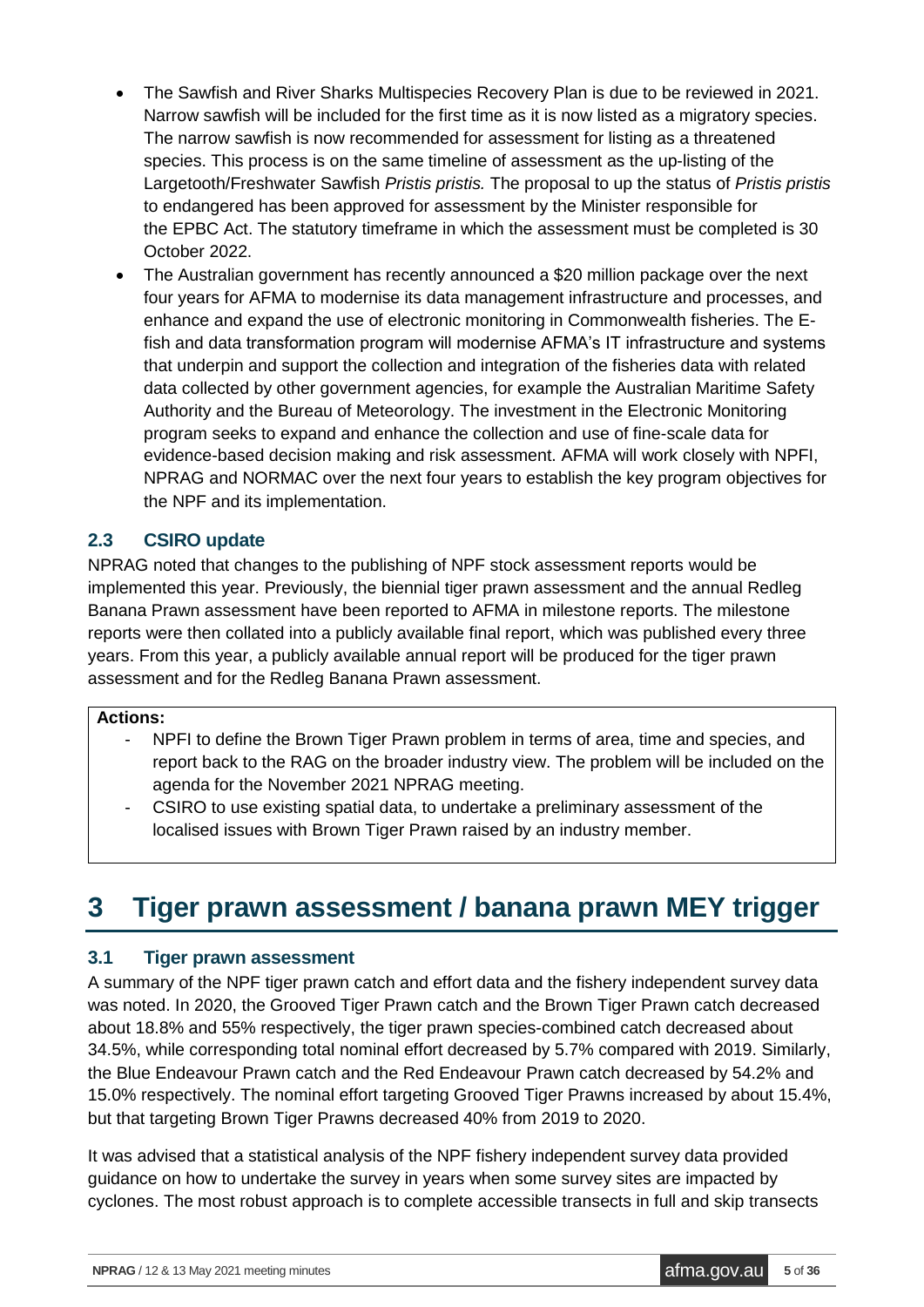impacted by cyclone activity. Data from previous years' surveys can be used to supplement the skipped transects. It is also important to survey every site possible each year, as the long-term data from each site is used to supplement survey sites in years when data can't be collected due to cyclones.

### **3.2 Banana prawn MEY trigger**

NPRAG noted the banana prawn MEY catch trigger calculations for 2020 and retrospectively reviewed the industry-estimated fuel price and prawn price compared to the actual price data achieved during the year. The industry-estimated fuel price of \$0.55/litre and the prawn price of \$13.00/kg were very close to the actual 2020 data, which were \$0.54/litre and \$13.03/kg respectively. The 2020 MEY trigger was calculated to be 168 kg/boat/day, but as it was outside the 15 per cent buffer, the 425 kg/boat/day value was applied. The RAG noted the industry-estimated prices were again close to the actual prices.

It was suggested that the current fleet-level fuel use figure (L/day) used to calculate the MEY trigger may need to be revised. The figure is a static variable that was estimated by NPRAG a number of years ago. Fuel use may fluctuate each year depending on fishing conditions and it may be more appropriate for industry to estimate a fuel use figure each year, similar to how prawn and fuel price is estimated. It was noted, however, that when catches are poor the fleet spends more time searching and when catches are good the auxiliary engines are used more to process the catch. So in reality, the fluctuations in fuel use between years may not be as variable as might be expected.

It was advised that the economic data collected in 2020 indicated the fishery would have run at a loss if the byproduct species (i.e. squid, scampi, bugs, scallops) weren't accounted for. This is unusual given the fuel cost was 30 per cent lower on the previous year. There were some additional costs that were reported in the economic survey that haven't been reported previously, which may have contributed to the unusual result. It was also noted that some companies have made some large capital investments in the fishery recently, and as capital investments are only included in the data for one year, it can skew the data and the indicative profitability of the industry. In addition, crew share of profits in 2020 may have slightly increased (due to offset poor catches). It was noted that, as the data collected is averaged across the fishery, there is a distribution in profits/losses and some operators would still have made a profit while others would have made a loss.

#### **3.3 February 2020 recruitment survey results**

CSIRO presented on the results of the February 2020 NPF recruitment survey. NPRAG noted:

- the survey indices for Grooved Tiger Prawns haven't been particularly positive for the last six years
- the survey indices for Brown Tiger Prawns indicated a pulse in 2016 and 2019 but have been trending down since 2019, with the 2021 index being the second lowest on record
- Blue Endeavour Prawns have been trending just below the average for the last few years
- the regional index for banana prawns around Weipa was relatively high, average around Karumba, and below average around Mornington
- the regional index for Grooved Tiger Prawns around Groote Eylandt was the second lowest on record
- there doesn't appear to be any noticeable trend for Brown/Grooved Tiger Prawns and Blue Endeavour Prawns around the Vanderlin region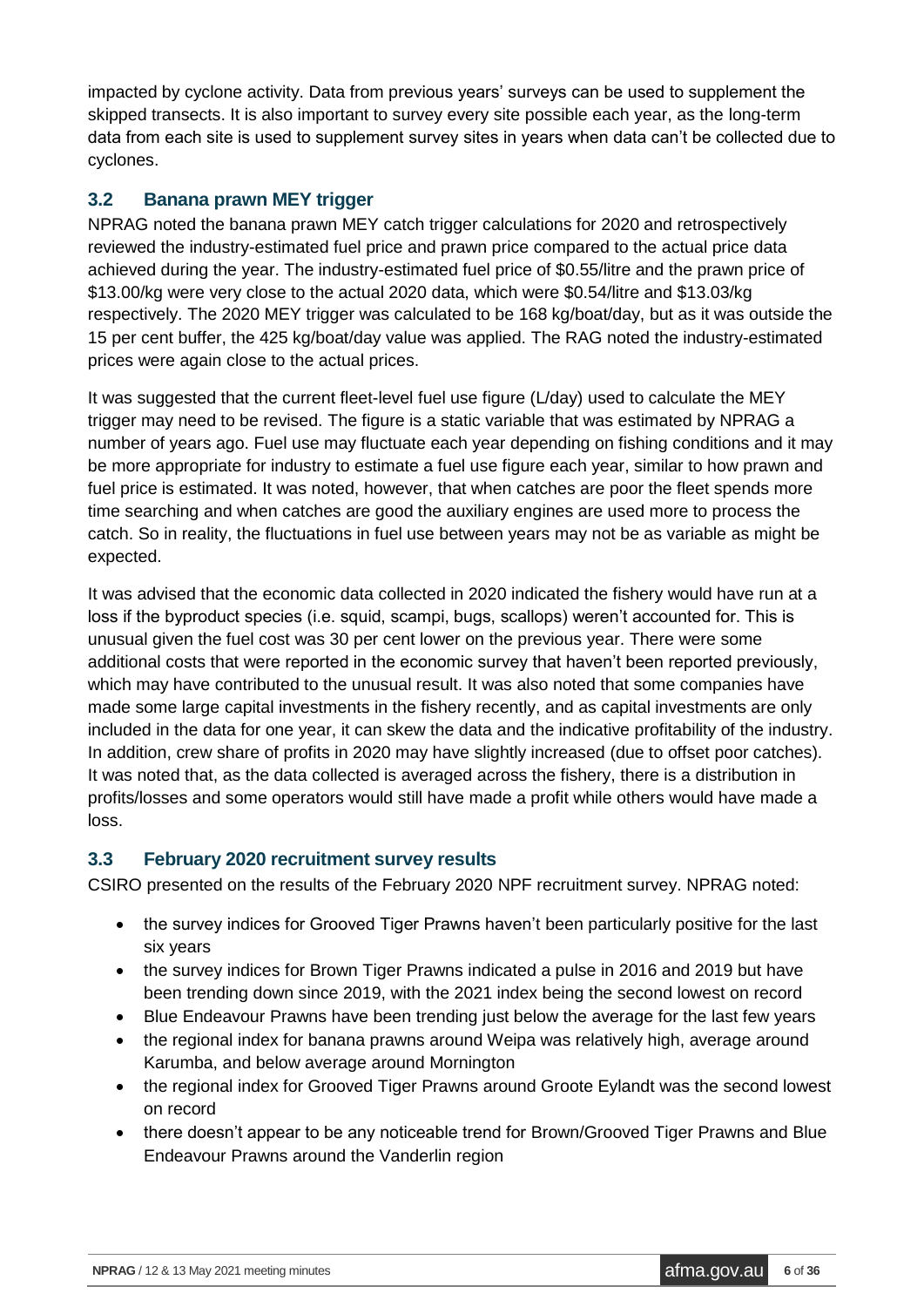- the indices for Brown Tiger Prawns around the Mornington region has been trending down since 2019 to a very low level in 2021, and the recruitment of Grooved Tiger Prawns in the region has decreased
- the index for the Karumba region was shown for the first time to highlight moderate to high abundances of brown tiger prawns in the western portion (Sweers to 'Middle Ground') of the region from 2012 to 2019, reducing to near zero in 2021 (comparable levels to 2003 to 2006)
- the spawning survey indices indicates Brown and Grooved Tiger Prawns have been trending down the last few years
- the regional coverage of each survey site has been consistent over the 19 years of the monitoring program.

# **4 Ecological Risk Assessment (ERA)**

NPRAG noted that the NPF ERA is nearing finalisation and that the additional work it had requested has been completed. Three species experts were engaged to provide additional information for the squid, cuttlefish, champagne lobster and sea snake species. Additional information has also been provided for the Holothurian species group and further analysis undertaken to estimate likely catch of each species. NPRAG considered the additional advice and made the following comments and recommendations:

- No assumptions should be made about the effect of BRDs on sea snakes without any specific data, as interaction rates can fluctuate for numerous reasons including from improved escapement to a decrease in population.
- The expert advice to reduce the potential risk of the Turtle-headed sea snake (*Emydocephalus annulatus*) to low is justified given the species is not likely to be at risk from current trawl effort due to limited species distribution overlap with the fishery.
- The expert advice to reduce the potential risk of Horned sea snake (*Acalyptophis peronii*), Stokes' sea snake (*Astrotia stokesii*), Spectacled sea snake (*Disteira kingii*), Olive-headed sea snake (*Disteira major*), and Yellow-bellied sea snake (*Pelamis platurus*) to medium is justified given the data from the NPF long-term bycatch monitoring project indicates a flat catch trend for each species.
- Expert advice was used to downgrade the availability (species distribution spatial overlap with the fishery) score (S1) for each of the potential high-risk squid and cuttlefish species to one. However, no distribution data is available for the squid and cuttlefish species of interest. The ERA process relies on distribution data to derive an availability score. In the absence of distribution information, another accepted technique is to use depth information for each species and clip it to the boundary of the fishery. Although, using this technique may overestimate the availability score for each of the species. The RAG supported this approach and agreed CSIRO should use this method to calculate the availability score for this species.
- The expert advice to add two more squid species, *Uroteuthis* (*Photololigo*) sp.1 and *U.* (*Photololigo*) sp. 2, may result in two additional high-risk species, but is justified given updated taxonomic information, and each species may be downgraded during the residual risk process if adequate information is available. The RAG suggested that their risk be reduced to medium, consistent with the expert advice that these species are not at risk in the NPF based on current effort levels if they remained at high risk after the updated PSA scores.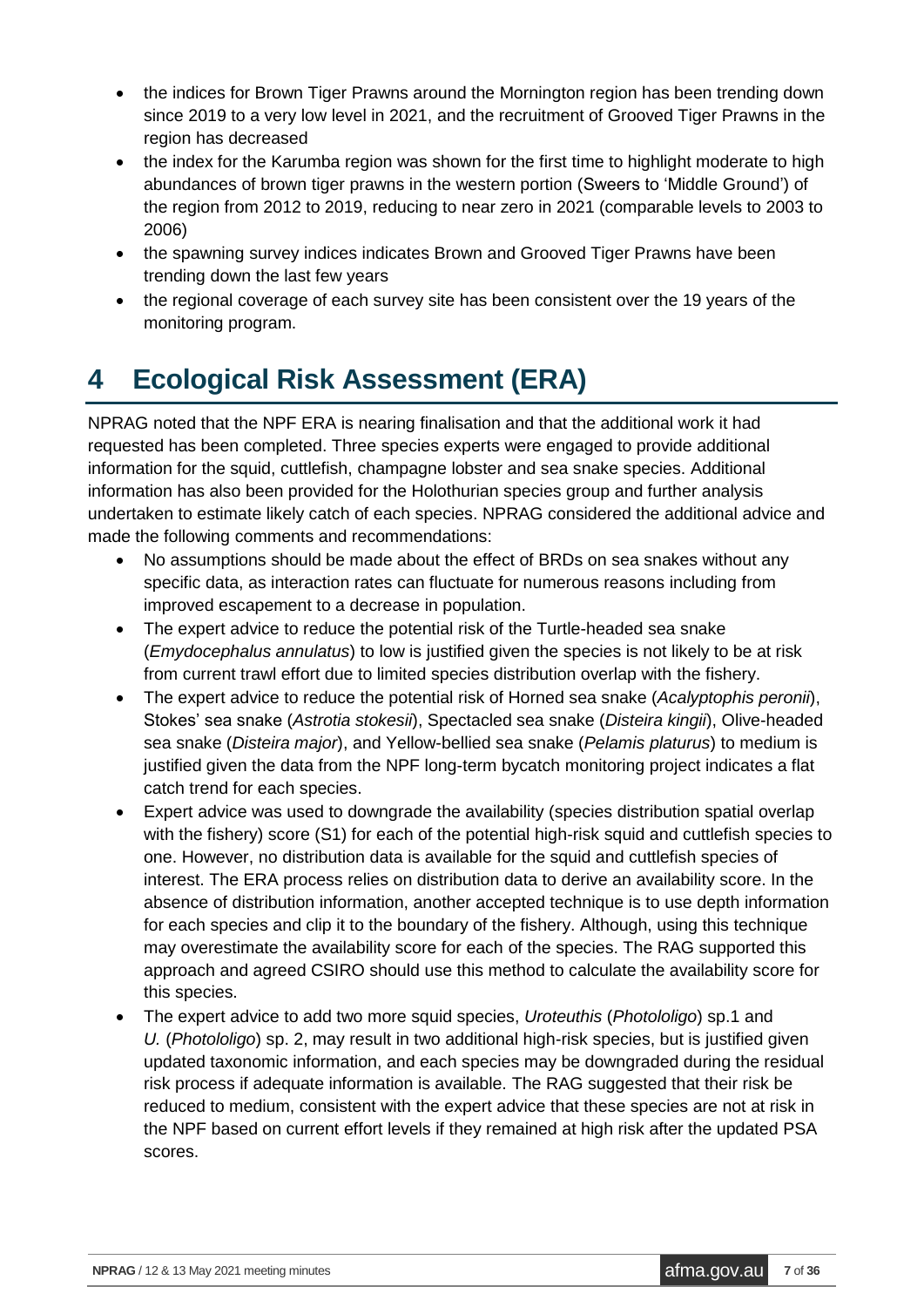- The advice to change the species classification of some species from bycatch to byproduct was noted but it was agreed to retain the current classification as each species in the fishery was categorised based on a RAG-agreed approach through the ERA process.
- The Red Champagne Lobster (*Linuparus trigonus*) has been split into two species (*Linuparus sordidus* and *L. meridionalis*) based on expert advice and additional information has been provided to update some of the missing productivity and susceptibility attributes. With the updated information, the risk scores for both champagne lobster species are assessed as a medium potential risk. The RAG supported these changes based on the expert advice.
- Advice was received to consider implementing a minimum legal size of 7.5 cm carapace length of champagne lobsters and a prohibition on taking berried females. This was currently considered unnecessary given the relatively small catch, limited time and limited area of the scampi sub-fishery where they are caught. However, it was agreed to analyse catch data further, including collecting some grade data.
- After an extrapolation of the AFMA Scientific Observer data for the two potential high-risk Holothurian species, the total catch is still relatively small. In addition, some expert advice suggests the species group data is unlikely to be Black Teatfish (as observers would be able to identify this species) or that all the catches would be from one species. Due to the sporadic distribution of sea cucumbers, it is likely that the catches reported under the Holothurian species group are multiple species. It was therefore supported to reduce the potential risk ratings of Black Teatfish and Golden Sandfish to medium through the residual risk process due to low interaction/capture.

#### **Actions:**

- CSIRO to consider the expert advice and RAG comments and update the draft ERA's in line with the residual risk guidelines
- CSIRO to use depth information for each of the potential high-risk squid and cuttlefish species and clip it to the boundary of the fishery to determine an availability score (S1)
- AFMA/NPFI to provide NPRAG with an analysis of the champagne lobster data, including grading data.

## **5 Sawfish**

NPRAG noted an update on the latest NPF-related sawfish information. Improvements have been observed in logbook reporting with an increasing trend in the number of skippers reporting sawfish. In recent years, emphasis has been put on reporting and species identification of sawfish. In 2021, skippers who were not reporting TEPs or sawfish in either of the 2020 fishing seasons were directly contacted in March to emphasise their legislative requirement to report TEP species. The overall number of reported sawfish interactions has substantially increased and is likely due to an increased level of reporting. Skippers were also reminded throughout both seasons to report sawfish to species level. The education campaign, together with a change in the electronic logbook design, has resulted in a noticeable improvement in species-level reporting. The 2021 data to date indicates that the number of unidentified sawfish reports have decreased substantially and the majority of sawfish interactions have been reported to species level.

NPFI is continuing to work with several research providers to improve management and mitigation of sawfish interactions in the NPF. The project "Assessing the impacts of trawl gear on sawfishes in the Northern Prawn Fishery with the aim to identify and test mitigation measures ensuring the long-term sustainability of Sawfish populations in northern Australia" is a 3-year project funded by FRDC and is a continuation of the previous project funded by Parks Australia. Video cameras will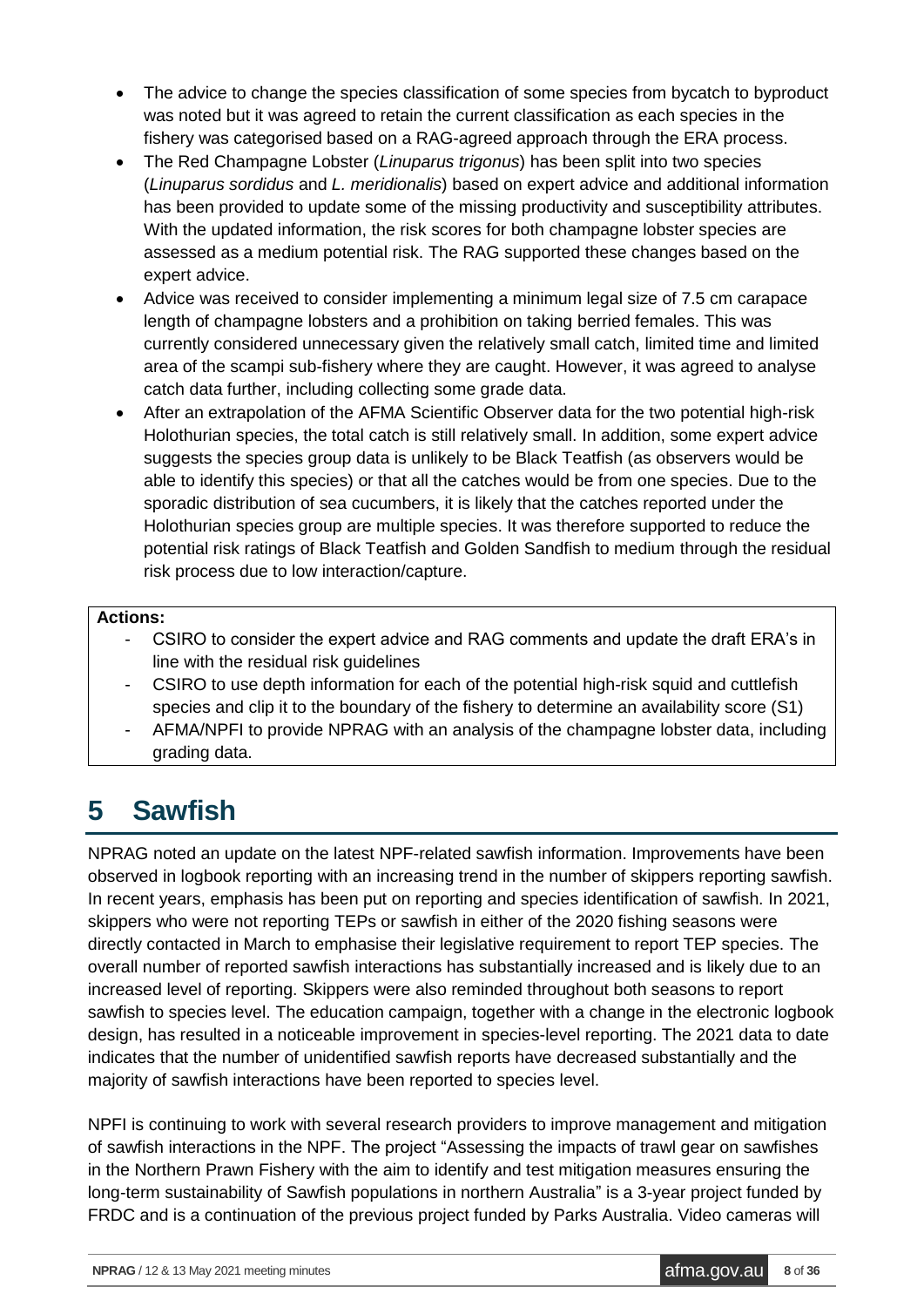be deployed during the fishing seasons and footage analysed to investigate sawfish behaviour when they encounter the TED. CMO sawfish photos from 2010 onwards will be analysed and data remodelled by CSIRO Data61 to incorporate 2019, 2020 and 2021 data to further investigate if there is an effect of TED orientation. Over the three years, potential mitigation measures that are developed will be tested to determine if they are effective at reducing sawfish interactions.

The project "Is the Northern Prawn Fishery interacting with a single population, or multiple populations of the Narrow Sawfish *Anoxypristis cuspidata*?" is nearing completion with the final report for this project currently being written up with a draft expected soon.

The "Sawfish bycatch sampling" project is a multi-funded project to continue tissue sampling of sawfish each season to enable the collection of sufficient samples for Close-Kin Mark Recapture (CKMR) research. In 2020, CSIRO and NPFI put together the new sawfish tissue sampling kits with 40 sent to the ports prior to the start of the season. All were distributed to skippers and CMOs (sampling is part of the CMO duties) and broodstock operators. 142 samples were collected in 2020 with over 80% of those collected by CMOs and skippers. Kits were restocked and redistributed to vessels in March this year. The Department of Agriculture, Water and the Environment has granted additional funding for the kits to ensure the sampling continues until mid-2022.

## **6 Redleg Banana Prawn stock assessment**

#### **6.1 Stock assessment results**

CSIRO presented on the results of the Redleg Banana Prawn stock assessment. It was noted that:

- The environmental indicators for 2021 comprised a southern oscillation index (SOI) of +16.5 (La Niña) and the January/February rainfall of 302.3 mm (less than median). This places the sub-fishery in the neutral zone with a low to average catch per unit effort (CPUE) predicted for the 2021 fishing season.
- In 2020, effort for the sub-fishery was 211 boat days, 195 of which were in the Joseph Bonaparte Gulf (JBG). A total of 144.5 tons was caught, with 133.4 tons caught in the JBG, which equates to an overall CPUE of 0.59.
- The spawning biomass in 2020 was estimated to be above the limit reference point (LRP) but below the target reference point (TRP).
- The modelled total allowable effort (TAE) for 2021 is 160 boat days and a catch of 173 tons, but the confidence intervals are wide indicating a high level of uncertainty with the stock. With the first season closure now in place, it is expected the certainty will improve as the fishing pattern will be more consistent each year.

Management of the TAE was discussed, as the current input controls don't maintain fishing effort within the modelled TAE for the sub-fishery. It was noted that highly variable stocks, such as Redleg Banana Prawns, do fluctuate considerably from year to year. It was also advised that operators will leave the JBG if they experience poor catches. With the first season closure now in place, there is a range of controls that are likely to increase the stock biomass over the next few years. Historical data indicates that the biomass was generally above the TRP when the first season was closed previously (2007-2010), so there is a good basis to monitor the effect of the current first season closure over the next few years. However, it was noted that all the current information indicates there is potential concern with the stock biomass, which should be closely monitored.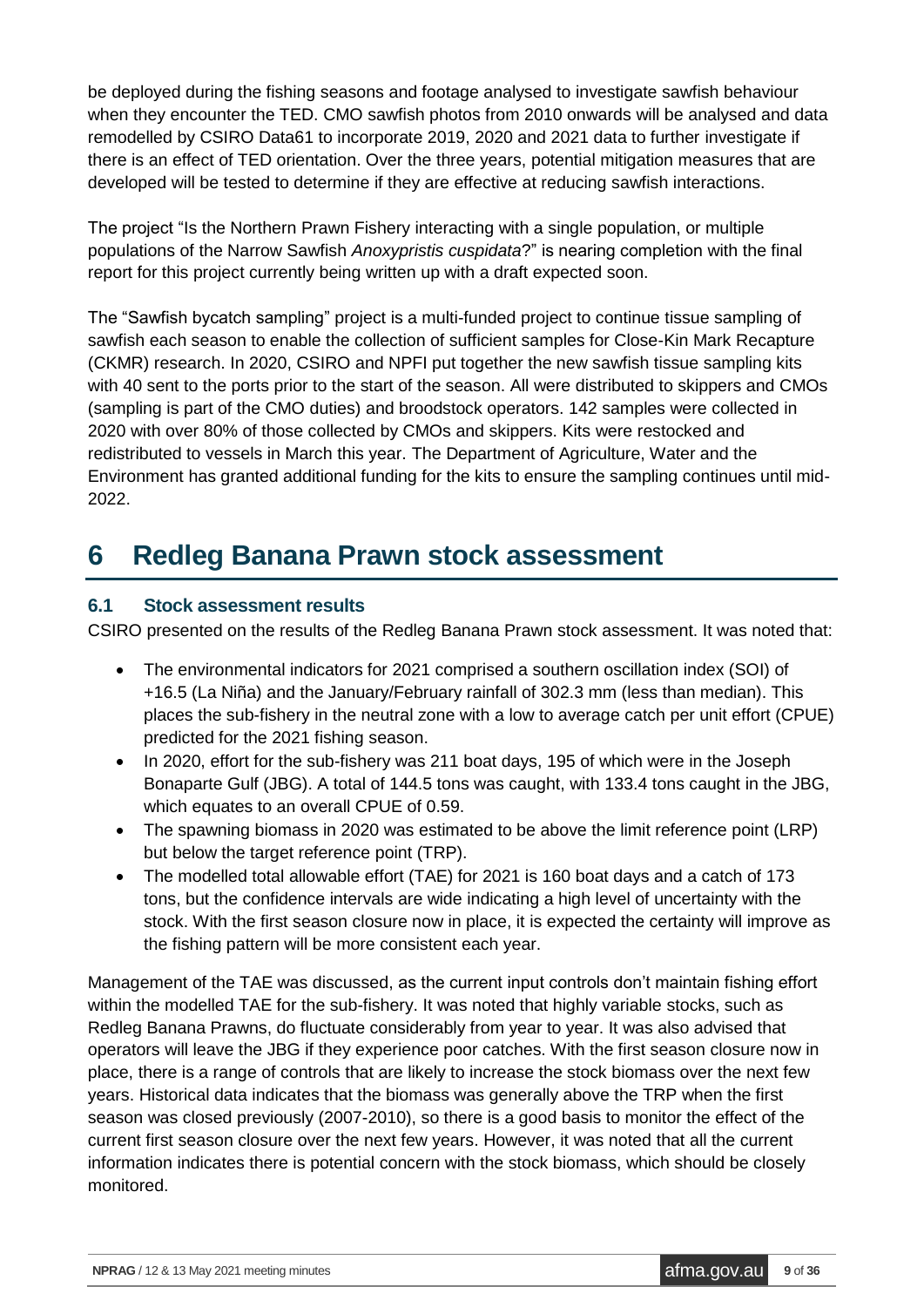#### **6.2 Stock assessment revision project**

CSIRO presented an update on the Redleg Banana Prawn stock assessment revision project. It was noted the stock assessment is being revised to modernise the model, recognise recent changes in the sub-fishery (i.e. the first season closure), and to account for any further changes to the harvest strategy.

The generic hockey stick diagram in the current harvest strategy was discussed as it doesn't accurately reflect how the Redleg Banana Prawn stock is currently managed. The 'standard' hockey stick rule has been problematic in the past because of challenges such as changing intraannual fishing patterns, large uncertainty in the assessment (as it relies solely on CPUE data) and differences between the recommended TAE and actual annual effort. For such a highly variable stock, it is usual for declining fishing effort to begin at a stock depletion level lower than  $B_{MFY}$  (as the stock is expected to fluctuate around  $B_{MEX}$ ). The current assessment has been using  $B_{MSY}$  as the point at which fishing effort is recommended to begin to reduce and the fishing effort is halved when the LRP is breached. In future assessments, a hockey stick rule can be maintained as it's a transparent way to demonstrate how the fishing effort level is calculated. Alternatively, the hockey stick rule can be removed and the assessment will estimate a new target fishing effort level each year. Although, with this approach there becomes increasing uncertainty as the stock falls below the LRP. Consequently, a fixed low fishing effort level at low stock levels (rather than a linearly decreasing trend) was recommended. The RAG considered each option and agreed that the current hockey stick rule is the preferred approach as it is transparent, aligns with the Commonwealth Harvest Strategy Policy and is considered best practice.

Following agreement to maintain the hockey stick rule, the RAG considered how to manage effort to align with the assessment generated TAE. It was advised that, given the limited data available to run the assessment model, a better approach may be to focus on managing CPUE rather than the TAE. Due to the dynamics of the fishery, operators are unlikely to continue fishing in the JBG if catch rates are poor. If catch rates are good, operators will continue fishing, which is acceptable given this may indicate an above average recruitment. The concern is if a precautionary TAE is set and operators continue fishing even though catch rates are poor. It was suggested that providing industry with a CPUE per boat/day that represents the TAE would allow operators to monitor their catch rates and stop fishing if catches were low. Understanding that the likelihood the sub-fishery may close the following year if operators continue to fish beyond the recommended CPUE may be an incentive for operators to fish within the recommended TAE. The RAG agreed this was a pragmatic approach that would also allow the effect of the first-season closure to be monitored.

The reference levels for the Redleg Banana Prawn stock were discussed to consider whether any changes were necessary. The current target  $(B_{M EY})$  reference level is a proxy and was agreed to around 2010 when it was advised the catch rates for the preceding ten years were at a profitable level. For the most recent assessment, the target reference level corresponds to  $0.55B<sub>1980</sub>$ . The corresponding  $B_{MSY}$  level is then computed from the proxy  $B_{MEY}$  using the default value of 1.2  $B_{MSY}$ . The RAG also discussed whether when needing an estimate of the carrying capacity of the stock, rather than basing it on the 1980 biomass level as is currently done, it might be preferable to use instead an average of the first five or ten years  $(K_{ave})$  to account for the variability in the stock. The RAG questioned whether any changes should be made to the current reference levels considering the first season closure just came into effect. It considered that it may be preferable to wait a few years until the economics and stock benefits of only fishing in the second season are observed and reconsidering what the appropriate reference levels should be at this time. It was also noted that the results of a dynamic biomass level project (FRDC 2019-036) will be available in a few years and will provide guidance when the sub-fishery reference levels are reconsidered. The RAG noted the current reference levels are more precautionary than that required to meet the objectives of the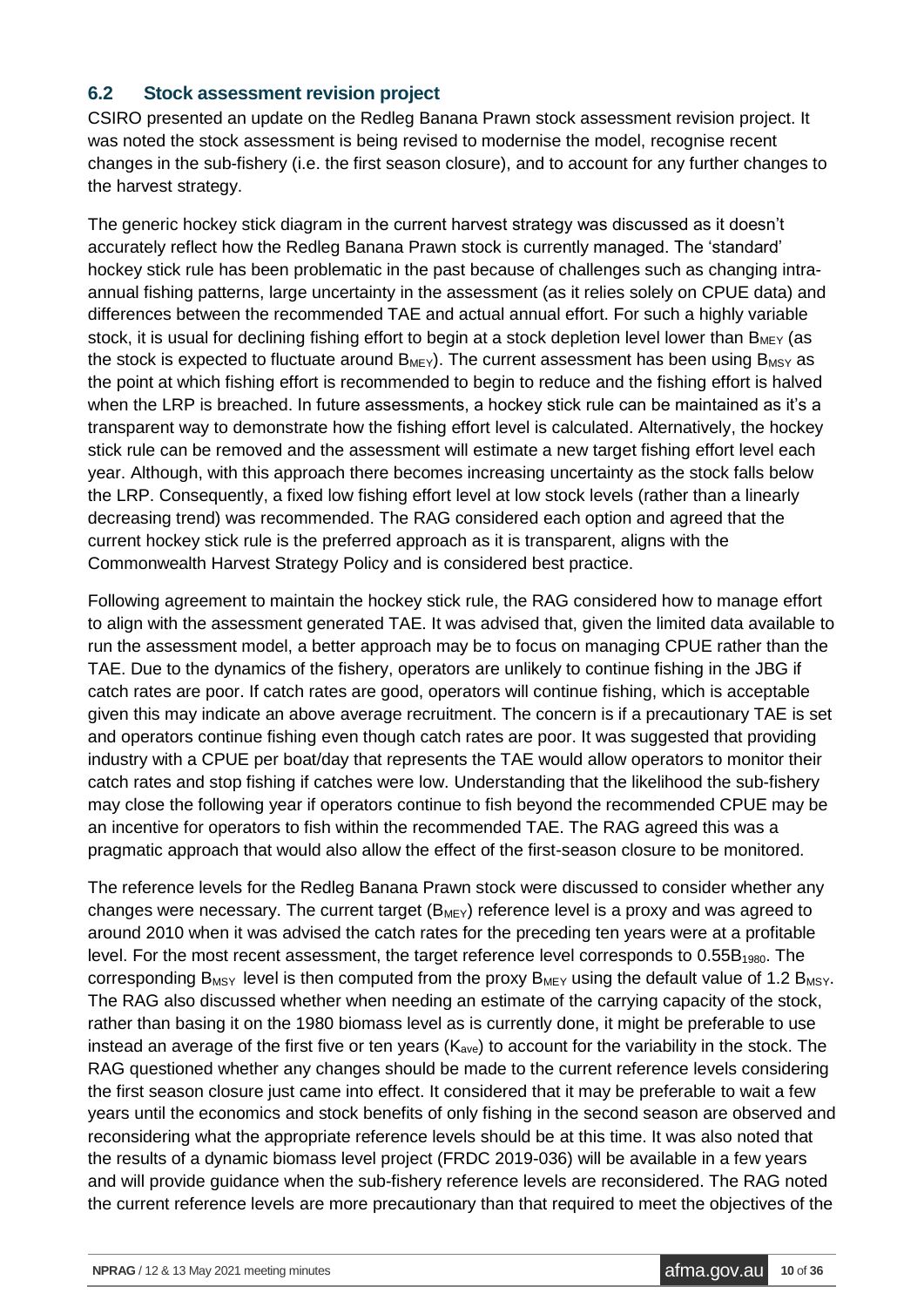Commonwealth Harvest Strategy Policy, and agreed to maintain the current reference levels until it reviewed them again in a few years.

Preliminary results of an analysis on the minimum number of days needed to reliably run the assessment were presented. A specific number is yet to be determined, but the RAG noted the analysis is ongoing and the result will be an important component of the revised harvest strategy.

It was advised that the process for generating a fishing power estimate required each year for the Redleg Banana Prawn stock assessment is being reassessed. It may be possible to align the detailed fishing power analyses with those conducted for tiger prawns, for which an assessment is only done every second year. The Redleg Banana Prawn fishing power model builds on that for tiger prawns and the additional work required to generate an annual Redleg Banana Prawn fishing power estimate may not be justified. An analysis of the potential error if an extrapolated draft fishing power estimate is used every second year as input to the stock assessment and then replaced with a more detailed update every second year was presented. Using an extrapolated draft fishing power estimate introduces bias, but the overall impact on the stock assessment was minimal for the most recent year. However the degree of bias in fishing power depends on both the year and the trajectory of fishing power, which is step-wise in nature. It was noted the RAG will be informed when further analyses are undertaken to determine the best approach.

NPRAG agreed:

- The current hockey stick rule is the preferred approach as it is transparent, aligns with the Commonwealth Harvest Strategy Policy and is considered best practice.
- To provide a CPUE per boat/day that represents the TAE as a guide and in the meantime allow the effect of the first-season closure to be observed.
- To maintain the current stock assessment reference levels until it undertook a review in a few years.

#### **Actions:**

CSIRO to provide industry with a Redleg Banana Prawn CPUE (per boat per dav) converted TAE to allow operators to self-manage against their catch rates in-season.

## **7 Redleg Banana Prawn Harvest Strategy**

NPRAG noted that following the AFMA Commission's decision to implement a first season closure in the Redleg Banana Prawn sub-fishery, a review of the NPF Harvest Strategy is needed. An update is required to incorporate the new harvest control rule and adjust the mechanics of the harvest strategy to ensure it aligns with the requirements of the Commonwealth Harvest Strategy Policy. A draft revised harvest strategy was provided for RAG review and the following points were discussed:

• The operational objective, according to the Commonwealth Harvest Strategy Policy, should be to maximise maximum economic yield (MEY) for the fishery as a whole. In a multispecies fishery, this means that some stocks may be fished below their individual  $B_{MEX}$  to achieve the overall MEY for the fishery. However, because the Redleg Banana Prawn subfishery is Marine Stewardship Council (MSC) certified, the stock is required to fluctuate around B<sub>MSY</sub>. The stock could be below B<sub>MSY</sub> and still meet the requirements of the Commonwealth Harvest Strategy Policy but would not meet the requirements of MSC certification. NPRAG agreed that maximising MEY for the Redleg Banana Prawn subfishery is therefore the operational objective in order to meet the more conservative requirements of MSC certification.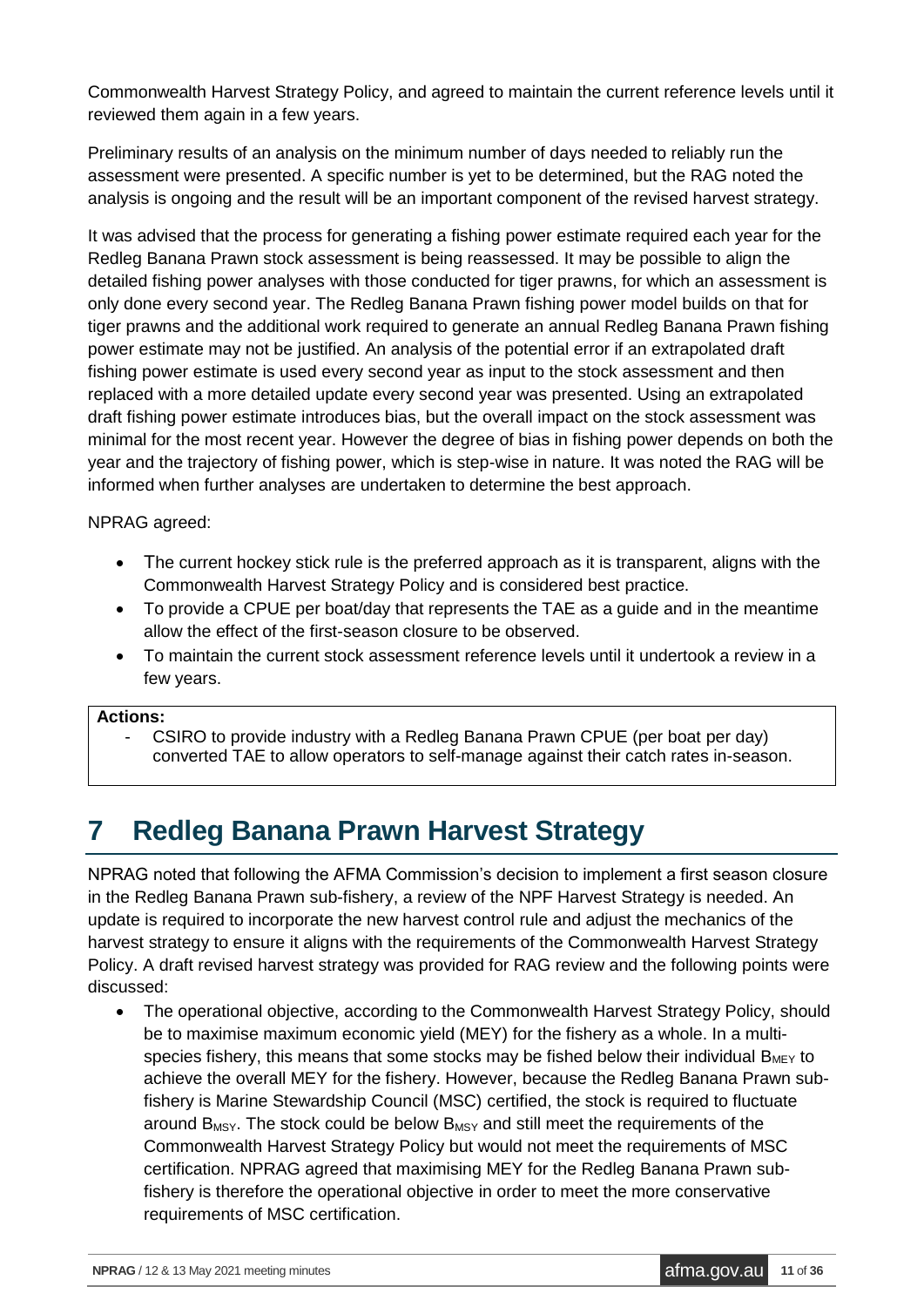- Clarification was provided that the Redleg Banana Prawn stock is considered to be all Redleg Banana Prawns caught in the area of the NPF (JBG, Coburg/Melville, Fog Bay), however, for assessment purposes the stock in the JBG is assessed as an indicator of the overall stock levels given most of the catch derives from the JBG.
- The draft harvest strategy indicates the stock assessment results will only be used in "data" sufficient years". It was questioned whether it would be better to run the assessment model every year, even in years with limited data, as an analysis indicates that, historically, years with low data still align with the overall stock trend and appear to be representative of stock status. However, it was advised that there is a point where the data is so limited that it can't be reliably used to estimate the stock status and it is better to not use an estimate at all than rely on a highly uncertain result. In addition, analysis of years with limited data was performed retrospectively and using limited data for projection purposes may not be as simple. Industry has previously suggested that there are situations where limited CPUE data are highly unreliable, such as if operators fish in the JBG at the wrong time or if operators aren't experienced in fishing the JBG area.
- The details of the proposed decision rules were discussed and examples provided of how the decision rules would apply in various scenarios. The RAG agreed the decision rules were robust and captured the dynamics of the fishery well, and suggested that the harvest strategy contain example applications of the rules.
- As the first season closure is an important component of the harvest strategy, it was suggested that a description of the closure as a primary management tool be included in the first paragraph of the strategy along with commentary on the management strategy evaluation (MSE) that has been undertaken.
- Because part of the Redleg Banana Prawn stock is caught outside of the JBG, options for ensuring the whole stock is covered by the harvest strategy were discussed. The assumption in the assessment model is that the stock caught in the JBG (90% of total NPF Redleg Banana Prawn catch) is representative of the wider NPF Redleg Banana Prawn stock. It was agreed that the part of the stock caught in Fog Bay and Coburg/Melville should be monitored each year to ensure the JBG area continues to be representative of the stock as a whole. The RAG agreed to include a paragraph in the harvest strategy that demonstrates it will monitor the portion of the stock caught in the Fog Bay and Coburg/Melville areas each year to ensure the stock assessment continues to be representative of the wider NPF Redleg Banana Prawn stock.

The RAG agreed for the working group to revise the draft Redleg Banana Prawn Harvest Strategy to include the recommendations discussed, including the revised 'hockey stick' diagram discussed the previous day. It would then consider the revised draft before providing to NPFI for industry consideration.

The RAG noted concerns by NPFI that the agreement by NPFI to close the JBG in the first half had been taken in isolation to subsequent discussions on proposed amendments to the Redleg Banana Prawn Harvest Strategy. It was noted that an extensive industry consultative process would be required to facilitate consideration and finalisation of the Strategy.

#### **Actions:**

- Working group to revise the draft Redleg Banana Prawn Harvest Strategy for RAG review out-of-session before providing to NPFI for industry consideration.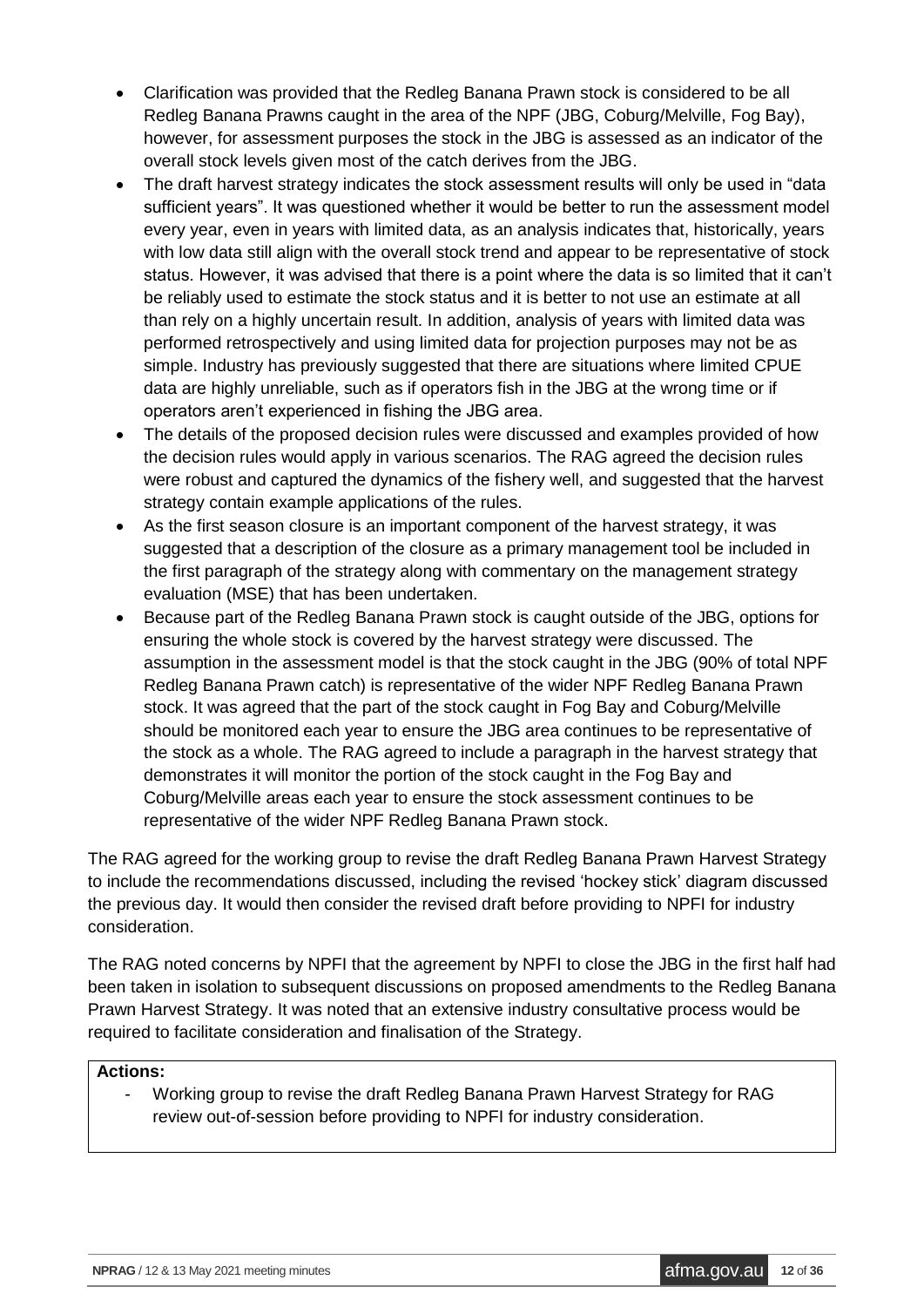## **8 Environment update**

The latest environmental information relevant to the NPF was discussed. It was noted that environmental drivers of productivity developed through the MICE project such as sea level height, El Niño–Southern Oscillation (ENSO) and rainfall can be included in a short report for the RAG to monitor each year. There are also a number of other projects currently underway that can contribute information to the report. The RAG agreed an environmental report card would be useful and suggested CSIRO provide a draft example for its November 2021 meeting.

#### **Actions:**

- CSIRO to provide a draft example environmental report card for RAG review at its November 2021 meeting.

## **9 MSC**

NPRAG reviewed the Marine Stewardship Council (MSC) certification client action plan to assist NPF Industry in keeping it on track for meeting the agreed actions within the proposed timeframes. It was noted that further work is needed to ensure the conditions on Red Endeavour Prawns are met. Progress toward completing the actions and meeting the conditions was discussed and it was agreed NPFI, AFMA and CSIRO would draft changes to the NPF Harvest Strategy based on the information that is currently available.

NPRAG was informed the dates for each action in the MSC client action plan had been extended due to challenges related to the COVID19 pandemic. It was suggested that the dates in the plan be updated for the RAG so the updated timeframes are clear.

#### **Actions:**

NPFI, AFMA and CSIRO to draft changes to the NPF Harvest Strategy to incorporate currently available information for Red Endeavour Prawns.

## **10 Research**

### **10.1 Annual research statement**

The development of the 2022-2023 NPF Annual Research Statement was discussed. It was noted the annual research priorities reflect the longer-term priorities set out in the NPF five-year Research Plan and in developing research priorities and assessing research proposals the 'Framework for delivering cost effective fisheries research for AFMA' was considered.

The RAG noted that during its November 2015 meeting, a range of potential research projects were identified to improve the NPF stock assessments. Each project was prioritised according to its immediate need and benefit to the fishery (to achieving fishery objectives). It was agreed to regularly review the potential research options with regard to changing conditions in the NPF and a commitment was made to continually update, reprioritise and review potential funding options when possible.

The list of identified research projects to improve the NPF stock assessments was reviewed and it was noted that the 'Banana/tiger economics' project has been completed internally by CSIRO and a report will be provided for the RAG at its November 2021 meeting. It was also advised the 'Evaluating a spatial assessment for the NPF tiger prawns' project will be updated following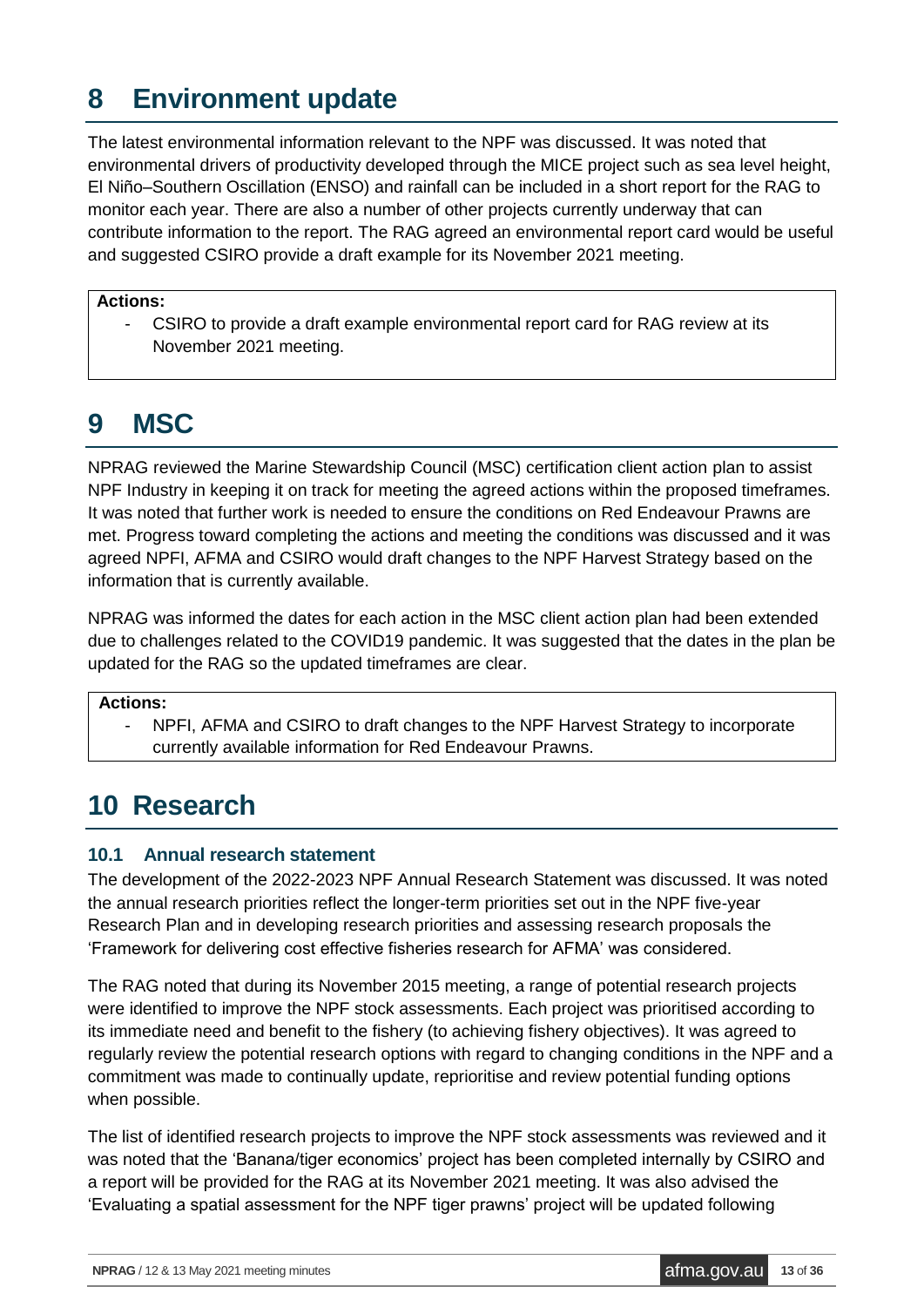consultation at CSIRO's annual NPF team workshop. Data from the MICE project that's currently underway will also provide useful information for a spatial assessment project. It was suggested to reconsider this project next year after the information from CSIRO's team workshop and the MICE project is available. The 'Banana MEY trigger' project was not considered a priority at this stage.

A potential area of research put forward for RAG consideration was the effects of environmental change on the fishery. Understanding and monitoring environmental indicators as a way to anticipate any potential changes to stock dynamics, especially in regards to tiger prawns, will be an increasingly important area of research in the near future. Some research has recently been conducted on environmental indicators and banana prawns. It was suggested the current research exploring the physical impacts of climate change on fisheries is useful, but a gap in the research is the impact of climate change on fishery regions, in terms of imports, exports and food security. As countries are impacted by climate change, it may result in substantial trade opportunities for the NPF. The Economic Member suggested there are opportunities as well as costs associated with the impacts from climate change and advised he will provide the RAG with some analyses already undertaken on trade distortions. It was further added that the COVID-19 pandemic can be used as a surrogate for what can happen to supply chains from extreme external shocks. Similar extreme shocks are predicted to occur more frequently under a changing climate and industries that can make their supply chains more resilient before the shocks occur will be better placed to capitalise on changing conditions.

It was questioned whether updated biological information was available for NPF species. It was advised that updated biological information is not available and has more than likely changed since originally collected and should therefore be a research priority. The RAG noted that the NPF at-sea monitoring program and the species split project have collected data that could be used to update the biological information of some species.

A large portion of the potential research areas discussed relate to the impacts from a changing climate. It was suggested that it would be useful to organise a focussed workshop to try and prioritise R&D related to all of the concerns related to fishery impacts from environmental change. The RAG agreed that the top research priority was a project to host such a workshop. It was further advised that recent Australian Government announcements indicate there is financial assistance to help industries remain profitable during environmental change.

The final area of research identified as a priority is ongoing research to reduce interactions with sawfish and sea snakes. NPFI has previously received Marine Park grant funding to better understand interactions through the use of cameras in trawl nets. Additional funding opportunities have recently been announced and the RAG agreed that reducing interactions with sawfish and sea snakes remains a priority. The priority is to be included in the NPF Annual Research Statement with funding to be sought through the new round of marine parks grants.

### **10.2 Species split project update**

CSIRO provided an update on the species split project which included a summary of samples collected during each season since the 2019 tiger prawn season. NPRAG noted some graphs representing a summary of species distribution and suggested that the number of samples (n) for each sex should be displayed, the carapace length might also be converted to prawns per pound (as this is what the industry is familiar with), and graphs with all sample years on the same plot would be useful to compare changes in each region each year. It was advised that these suggestions will be considered when producing graphs for future RAG presentations. NPRAG also requested a summary of the 2021 banana prawn season sampling effort (i.e. whether sufficient samples were collected) when available shortly after the season ends.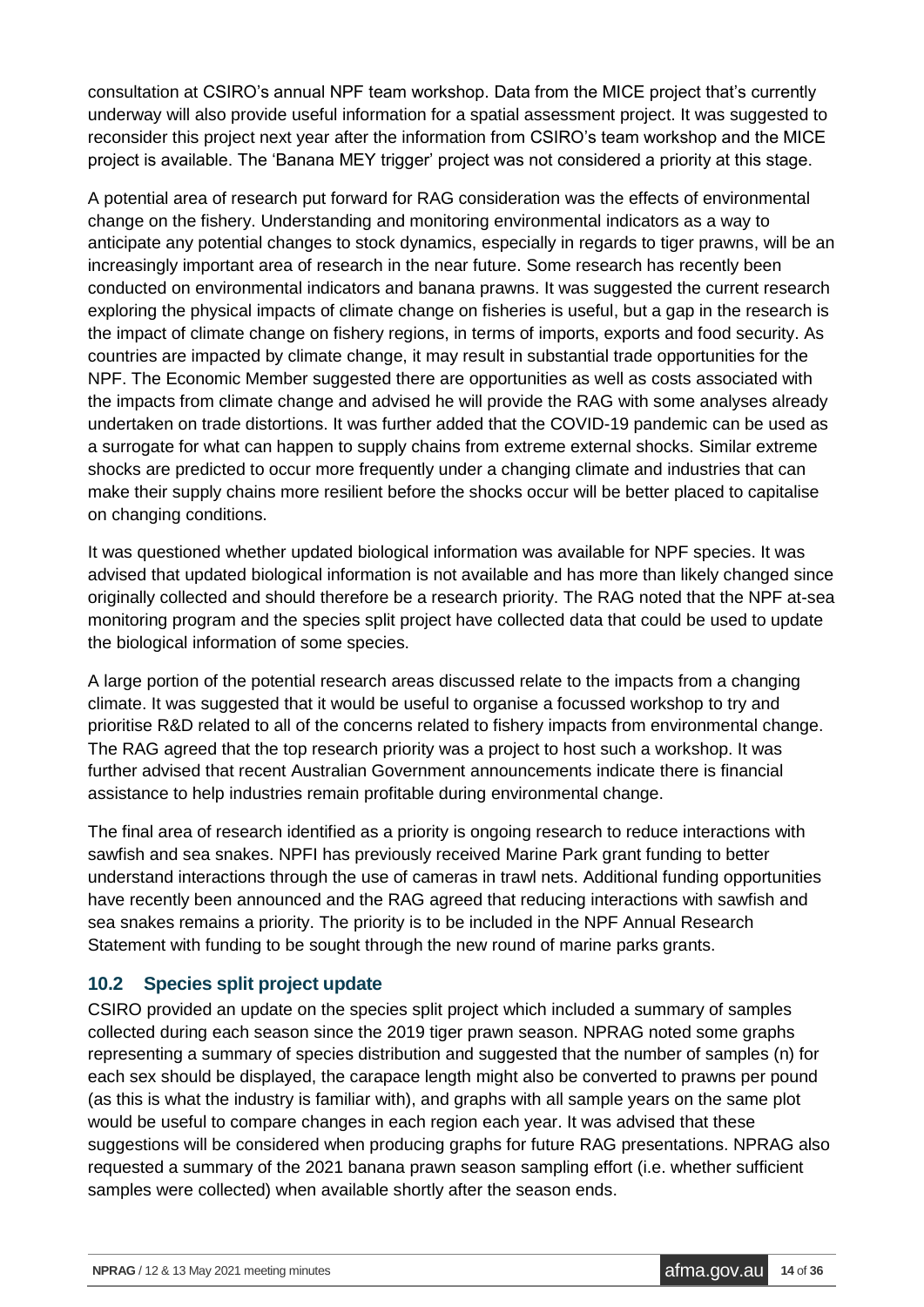### **10.3 Northern waters / mangrove dieback update**

NPRAG noted an update on the dieback of coastal mangroves in the Gulf of Carpentaria that occurred in 2015-16. CSIRO staff have been monitoring a tract of mangroves adjacent to the Karumba Airport since 2017 and have made a photographic record of the reestablishment of the mangroves. The site was visited again in March 2021 and the mangrove recovery has continued. The seedling-generated forest regrowth has continued in the form of young trees of mainly *Avicennia marina* continuing to increase in height and 'width'. Most of the forest's dead original trees have fallen and floated away.

An update on recent Northern waters developments was noted. The Etheridge Shire Council has developed a Detailed Base Case for a 323,500 ML dam on the Gilbert River to support irrigated agriculture downstream between Georgetown and Croydon. The dam wall will cross the Gilbert River approximately 3.5 km downstream of the Carnes Road crossing and stand approximately 31 metres. The dam can store approximately 323,500 ML water and has an inundation area of 5,847 ha. The land which will be inundated is currently used for cattle grazing. The water will be delivered to customers up to 60 km downstream (north-west) of the dam and up to 70 km west of Georgetown where soil suitable for irrigated agriculture is available. In 2020, several detailed scoping documents were prepared for Etheridge Shire by Jacobs Australia Pty Limited, South Brisbane.

It was also noted that in March 2021, CSIRO wrote a response to the Productivity Commission's National Water Reform 2020 (NWR 2020) draft report. The thrust of the CSIRO submission was that the NWR 2020 did not address the challenge of future agricultural and water resource development in Australia's tropical river catchments, despite these catchments currently being scoped for the development of irrigated agriculture.

#### **Actions:**

- CSIRO to provide NPRAG with a summary of the 2021 banana prawn season species split sampling effort shortly after the season ends.

## **11 MICE project update**

CSIRO presented on the progress of the models of intermediate complexity for ecosystem assessments (MICE) project. It was noted that the key components of the project include:

- 8 major spatial areas assessed
- Sub-structure to consider at least freshwater, estuary and offshore dynamics operating differently
- Time step  $= 1$  week, except for a few species where it is monthly (e.g. mud crabs)
- Species included are common banana prawns, Brown and Grooved Tiger Prawns, barramundi, mud crabs (male and female separate), Largetooth and Narrow Sawfish
- Dynamics of species linked with environmental drivers such as flow
- Some technical interactions included
- Coupled with economic models

Preliminary results indicate that all of the 6 major rivers (i.e. including Embley, which influences Region 1, and Roper River, which influences Region 7) are influential with the relative role and contributions of each varying by region and by year. The combined portfolio of rivers thus acts to 'stabilise' or maintain the banana prawn population across the entire Gulf of Carpentaria, and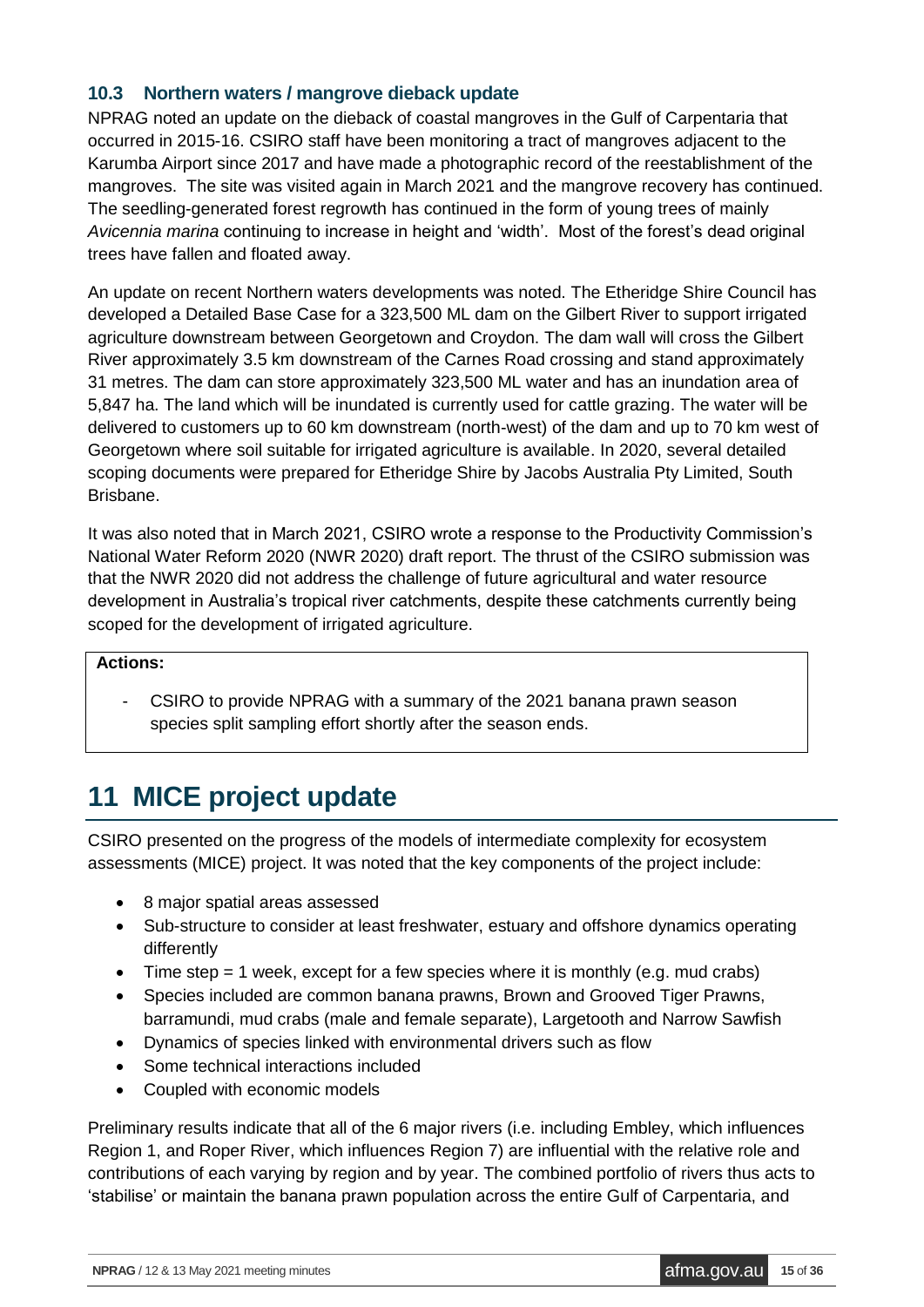reducing flows from one or more rivers will have non-linear effects on banana prawns and other marine species which this project is trying to quantify. Different river systems are important in different years and a combination of these flow anomalies across the different systems ultimately determines the system productivity and catch that is available to be caught.

Preliminary results for other species, including mud crabs, were also presented to demonstrate how the model can be applied. The next steps in the project were noted and it was advised a workshop will be organised for the middle of the year to consult with stakeholders on preliminary results and obtain feedback.

## **12 Review of new research and NPF related journal papers published by CSIRO**

NPRAG noted the list of many NPF related research papers recently published by CSIRO and one collaboratively with Griffith University. It was advised that interested RAG participants could request a copy of any of the published papers by contacting CSIRO.

## **13 Action items**

NPRAG considered the list of action items and the status of each item was updated to reflect progress.

## **14 Other business**

### **14.1 NPF Bycatch Strategy**

NPRAG noted that the NPF Management Advisory Committee (NORMAC) had considered the draft NPF Bycatch Strategy 2020-2024 and provided comment. The Environment/Conservation Member had proposed some updates that were now included in the Strategy. NPRAG reviewed the updated draft Strategy and supported the changes made. The RAG noted that whilst industry innovation to reduce small bycatch would continue to be encouraged, sawfish and sea snakes are the high priorities to be addressed under this Strategy.

### **14.2 High-risk species data collection**

NPRAG was asked to consider whether Crew Member Observers (CMOs) were required to continue to collect data on some species assessed as potential high risk (Brown and Yellow Mantis Shrimps) through the previous ERA. The data collected by CMOs has been used in the current draft ERA to reduce the risk from high to medium following residual risk analysis based on low interaction/capture. NPRAG suggested that a large dataset has now been collected and recommended CMOs discontinue collecting data on mantis shrimps and focus on collecting other important data starting in the 2021 tiger prawn season.

The Chair closed the meeting at 15:30 (AEDT) on 13 May 2021.

### **Signed (Chairperson):**

**Date:** 27 June 2021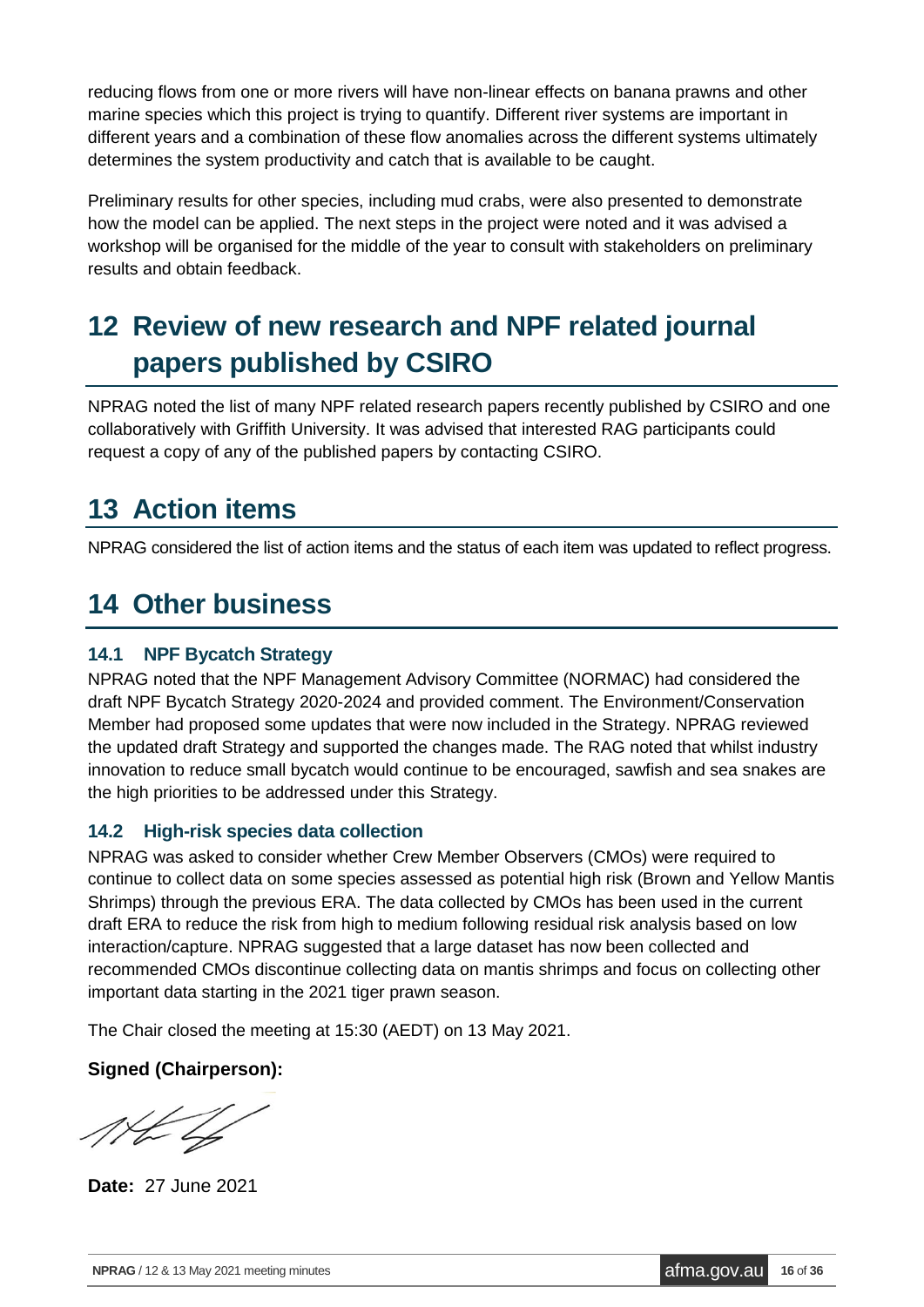### **Northern Prawn Fishery Resource Assessment Group Agenda**

#### **Brisbane Riverview Hotel – Ascot room 12 May 2021 (9.00 am start) 13 May 2021 (8.30 am start)**

| Day 1 - Wednesday 12 May 2021 (9:00 am to 5:30 pm (AEST)) |                                                                                                                                                                                                                                                                                                                                                            |                                       |     |                                                            |                                                                                                                   |
|-----------------------------------------------------------|------------------------------------------------------------------------------------------------------------------------------------------------------------------------------------------------------------------------------------------------------------------------------------------------------------------------------------------------------------|---------------------------------------|-----|------------------------------------------------------------|-------------------------------------------------------------------------------------------------------------------|
| <b>Item</b>                                               |                                                                                                                                                                                                                                                                                                                                                            | <b>Responsibility</b><br><b>Paper</b> |     | <b>Indicative</b><br><b>Timing</b>                         | <b>Expected</b><br>outcome                                                                                        |
| 1.                                                        | Introduction / Meeting<br>Management<br>Welcome<br>$\bullet$<br>Adoption of agenda<br>Declaration of<br>interests<br>Minutes from<br>$\bullet$<br>previous meetings                                                                                                                                                                                        | Chair                                 | Yes | 15 mins<br>9.00-9.15                                       |                                                                                                                   |
| 2.                                                        | Update reports<br>Industry<br><b>BRD</b><br>$\circ$<br>implementation<br>Sawfish<br>$\circ$<br><b>Broodstock</b><br>$\circ$<br>CMO program<br>$\circ$<br><b>AFMA</b><br>Commission<br>$\Omega$<br>decision on<br>broodstock<br>collection<br><b>CSIRO</b><br>Format of<br>$\circ$<br>reporting each<br>year for each<br>assessment-<br>proposed<br>changes | Industry / AFMA /<br><b>CSIRO</b>     | Yes | 60 mins<br>9.15-10.15                                      | NPRAG to note the<br>various update<br>reports.                                                                   |
| 3.                                                        | Tiger prawn assessment/<br>banana prawn MEY<br>trigger<br>Update from<br>monitoring surveys                                                                                                                                                                                                                                                                | <b>CSIRO</b>                          | Yes | 50 mins<br>$10.15 -$<br>10.40/break<br>$/11.00 -$<br>11.25 | NPRAG to note<br>survey results for<br>tiger (brown/<br>grooved) and<br>endeavour prawns;<br>latest data from the |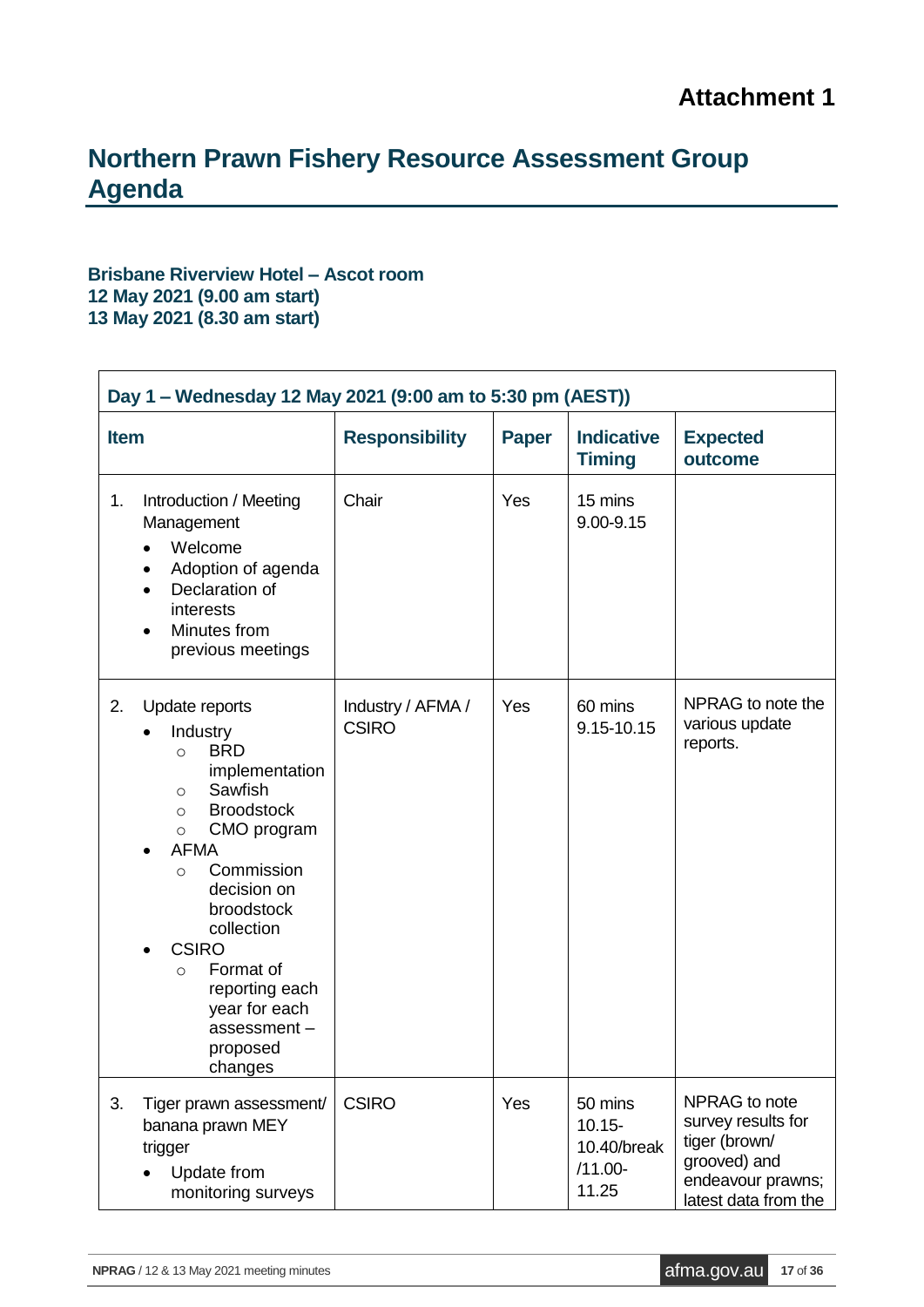| and review of stock<br>status<br>Update to economic<br>survey (latest<br>results) and request<br>for Redleg Banana<br>Prawn price data<br>Report on banana<br>prawn MEY trigger |                  |     |                                                            | economic survey;<br>industry MEY<br>estimates and<br>review/provide<br>advice on the 2021<br>estimates.                                        |
|---------------------------------------------------------------------------------------------------------------------------------------------------------------------------------|------------------|-----|------------------------------------------------------------|------------------------------------------------------------------------------------------------------------------------------------------------|
| Morning tea $-10.40$ am to 11.00 am                                                                                                                                             |                  |     |                                                            |                                                                                                                                                |
| <b>ERA</b><br>4.<br>Final NPF banana<br>prawn and tiger<br>prawn ERAs                                                                                                           | CSIRO / AFMA     | Yes | 75 mins<br>11.25-12.40                                     | NPRAG to review<br>and endorse final<br>ERA report.                                                                                            |
| Lunch $- 12.40$ pm to 13.30 pm                                                                                                                                                  |                  |     |                                                            |                                                                                                                                                |
| Sawfish<br>5.<br>Update on interaction<br>trends                                                                                                                                | NPFI / AFMA      | Yes | 20 mins<br>13.30-<br>13.50                                 | NPRAG to note<br>latest data on<br>sawfish<br>interactions.                                                                                    |
| 6.<br>Redleg Banana Prawn<br>2020 stock<br>assessment<br>research project<br>update                                                                                             | <b>CSIRO</b>     | Yes | 205 mins<br>$13.50 -$<br>15.25/break<br>$/15.40-$<br>17.30 | NPRAG to note the<br>results of the 2020<br>Redleg Banana<br>Prawn assessment<br>and 2021 TAE;<br>progress update on<br>assessment<br>project. |
| Afternoon tea $-15.25$ pm to 15.40 pm                                                                                                                                           |                  |     |                                                            |                                                                                                                                                |
| Day 2 – Thursday 13 May 2021 (8:30 am to 5:00 pm (AEST))                                                                                                                        |                  |     |                                                            |                                                                                                                                                |
| Redleg Banana Prawn<br>7.<br>Harvest Strategy (HS)<br>review                                                                                                                    | <b>CSIRO</b>     | Yes | 90 mins<br>08.30-10.00                                     | NPRAG to review<br>and comment on<br>proposed changes<br>to Redleg Banana<br>Prawn HS.                                                         |
| Environment update<br>8.                                                                                                                                                        | <b>CSIRO/All</b> | Yes | 10 mins<br>10.00-10.10                                     | NPRAG to note<br>latest<br>environmental<br>information<br>relevant to the<br>NPF.                                                             |
| <b>MSC</b><br>9.<br><b>Review the NPF</b><br>MSC client action<br>plan                                                                                                          | <b>NPFI</b>      | Yes | 35 mins<br>10.10-10.45                                     | NPRAG to review<br>the MSC client<br>action plan to<br>ensure the NPF is<br>on track to meet<br>the agreed actions                             |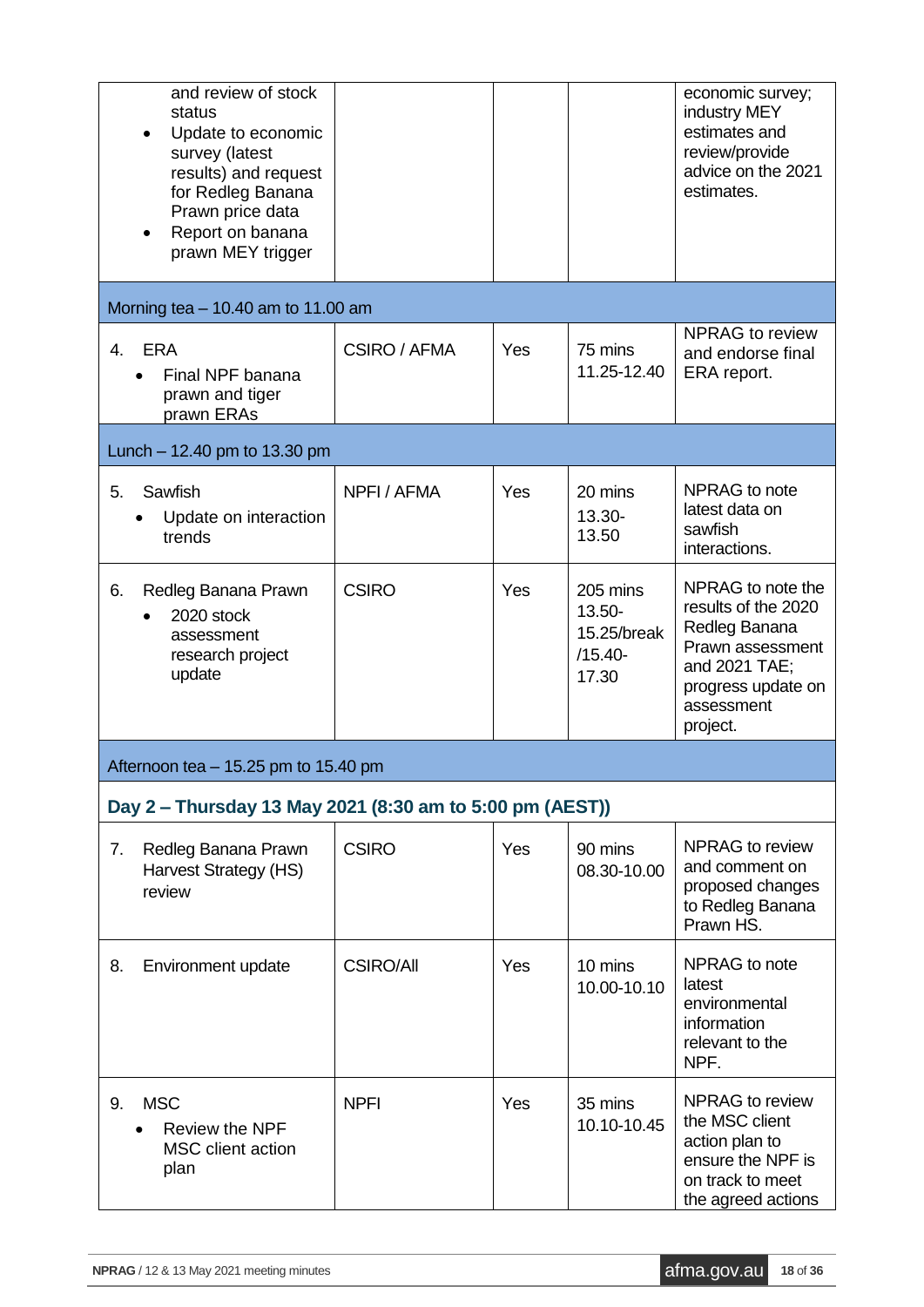|                                                                                                                                                                                                         |              |           |                                                     | of the plan within<br>proposed<br>timeframes, and<br>provide advice on<br>any further work<br>required.                                                                                                                                                                                                                                        |
|---------------------------------------------------------------------------------------------------------------------------------------------------------------------------------------------------------|--------------|-----------|-----------------------------------------------------|------------------------------------------------------------------------------------------------------------------------------------------------------------------------------------------------------------------------------------------------------------------------------------------------------------------------------------------------|
| Morning tea $-10.45$ am to 11.00 am                                                                                                                                                                     |              |           |                                                     |                                                                                                                                                                                                                                                                                                                                                |
| 10. Research<br>Priorities for stock<br>assessment<br>improvements<br>Annual research plan<br>Northern waters /<br>mangrove dieback<br>Species split,<br>bycatch, endeavour<br>prawn projects<br>update |              | Yes       | 85 mins<br>$11.00 -$<br>12.25/lunch/<br>13.15-13.20 | NPRAG to review/<br>provide advice on<br>proposed stock<br>assessment<br>improvement<br>projects; prioritise<br>research to be<br>included in the<br>2022-23 NPF<br>annual research<br>plan; note updates<br>on northern waters<br>developments,<br>mangrove dieback,<br>and the species<br>split, bycatch and<br>endeavour prawn<br>projects. |
| Lunch $-12.25$ pm to 13.15 pm                                                                                                                                                                           |              |           |                                                     |                                                                                                                                                                                                                                                                                                                                                |
| 11. MICE project update                                                                                                                                                                                 | <b>CSIRO</b> | Yes       | 55 mins<br>13.20-14.15                              | NPRAG to provide<br>extensive feedback<br>on FRDC water<br>development MICE<br>project.                                                                                                                                                                                                                                                        |
| 12. Review of new research<br>topics and list of journal<br>papers published on<br>NPF by CSIRO listed                                                                                                  | <b>CSIRO</b> | Yes       | 5 mins<br>14.15-14.20                               | NPRAG to note<br>published papers<br>shared by CSIRO.                                                                                                                                                                                                                                                                                          |
| 13. Action items                                                                                                                                                                                        | All          | Yes       | 35 mins<br>14.20-14.55                              | NPRAG to note<br>progress on action<br>items from previous<br>meetings and<br>provide feedback<br>and comments<br>where appropriate.                                                                                                                                                                                                           |
| 14. Other business                                                                                                                                                                                      | All          | <b>No</b> | 30 mins<br>14.55-15.25                              | <b>NPRAG</b> to<br>consider any other<br>items of business.                                                                                                                                                                                                                                                                                    |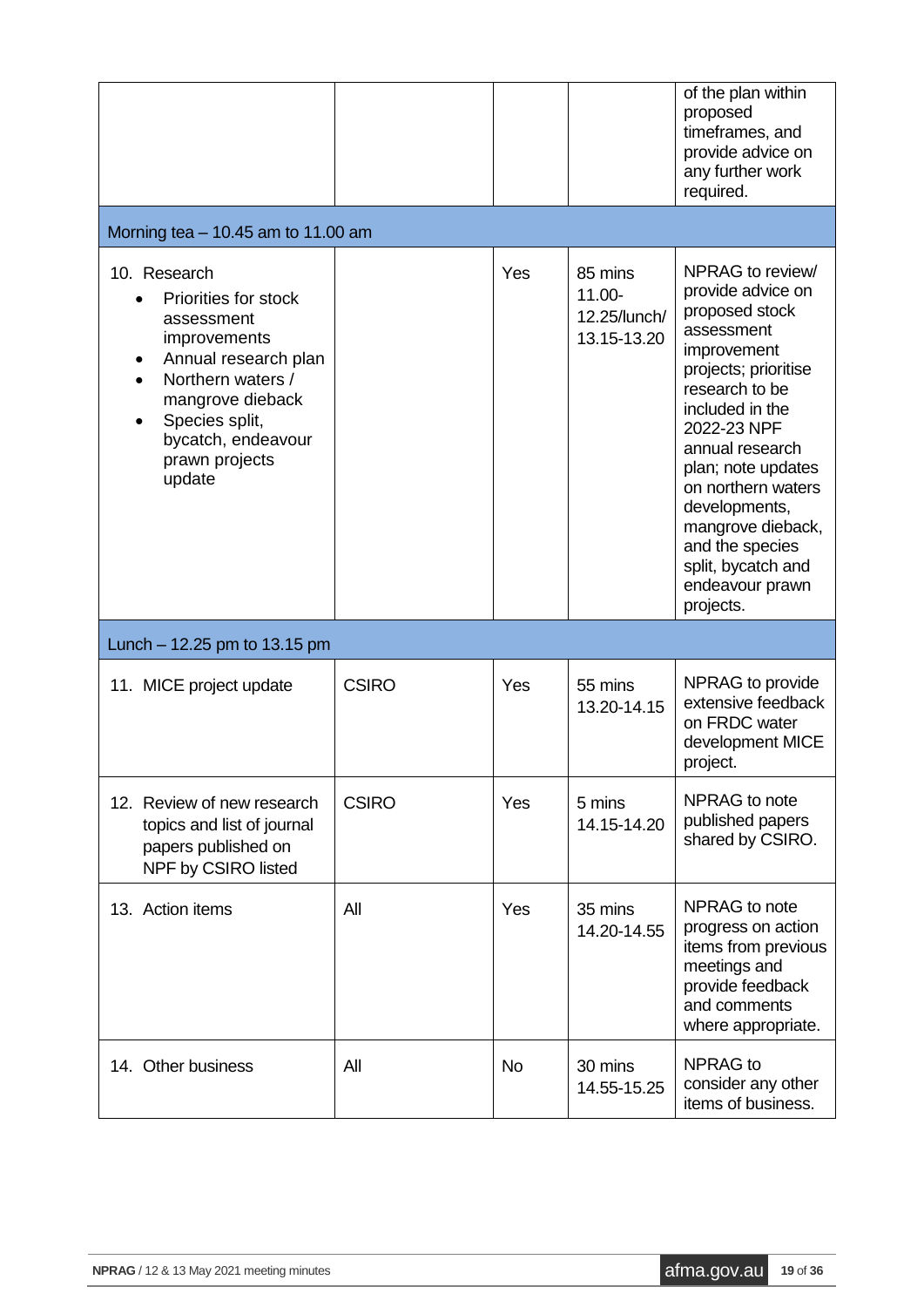### **Attachment 2**

## **NPRAG Declared Conflicts of Interest**

| <b>Participant</b>   | <b>Membership</b>        | <b>Interest Declared</b>                                                           |
|----------------------|--------------------------|------------------------------------------------------------------------------------|
|                      |                          | Director - Fishwell Consulting Pty Ltd                                             |
|                      |                          | Director - Olrac Australia - a company                                             |
|                      |                          | associated with electronic logbooks.                                               |
|                      |                          | Scientific member - NORMAC                                                         |
|                      |                          | Member - North Marine Parks Advisory<br>Committee                                  |
|                      |                          | Chair - Tropical Rock Lobster RAG                                                  |
|                      |                          | Chair - Victorian Rock Lobster RAG                                                 |
|                      |                          | Scientific member - SESSF shark RAG                                                |
|                      |                          | Scientific member - GABRAG                                                         |
| lan Knuckey          | Chair                    | Works with Indigenous communities in capacity<br>building activities               |
|                      |                          | Chair - South Australia's Gulf of St Vincent<br>prawn fishery's research committee |
|                      |                          | Scientific member - South Australia's Gulf of St                                   |
|                      |                          | Vincent prawn fishery's management advisory                                        |
|                      |                          | committee                                                                          |
|                      |                          | Current consultancy with NT Fisheries designing                                    |
|                      |                          | a snapper species survey<br>Various research interests in other                    |
|                      |                          | Commonwealth and State fisheries.                                                  |
|                      |                          | Scientific Member - Torres Strait Finfish RAG                                      |
|                      |                          | Director - Aquatic Remote Biopsy Pty Ltd                                           |
|                      |                          | Director - Sea Sense Australia Pty Ltd                                             |
|                      |                          | <b>Adjunct Professor - Charles Darwin University</b>                               |
|                      |                          | Appointed as a CSIRO Fellow in 2020                                                |
|                      |                          | Current consultancy contract with NPFI to<br>review Red Endeavour Prawns           |
| <b>Rik Buckworth</b> | <b>Scientific Member</b> | Chair of the NT Aquarium Fishery Management<br><b>Advisory Committee</b>           |
|                      |                          | Various consultancy work with NT Fisheries                                         |
|                      |                          | Current consultancy contract with AFMA and                                         |
|                      |                          | QDAF for a project in the Torres Strait                                            |
|                      |                          | Researcher involved particularly in stock                                          |
|                      |                          | assessment research in NPF. Has in the past                                        |
|                      |                          | and may in future seek and receive funding for<br>research in the fishery.         |
|                      |                          | Director - Upwelling P/L (David Brewer                                             |
|                      |                          | Consulting)                                                                        |
| <b>David Brewer</b>  | <b>Scientific Member</b> | Honorary Fellow - CSIRO                                                            |
|                      |                          | Scientific member - NPRAG                                                          |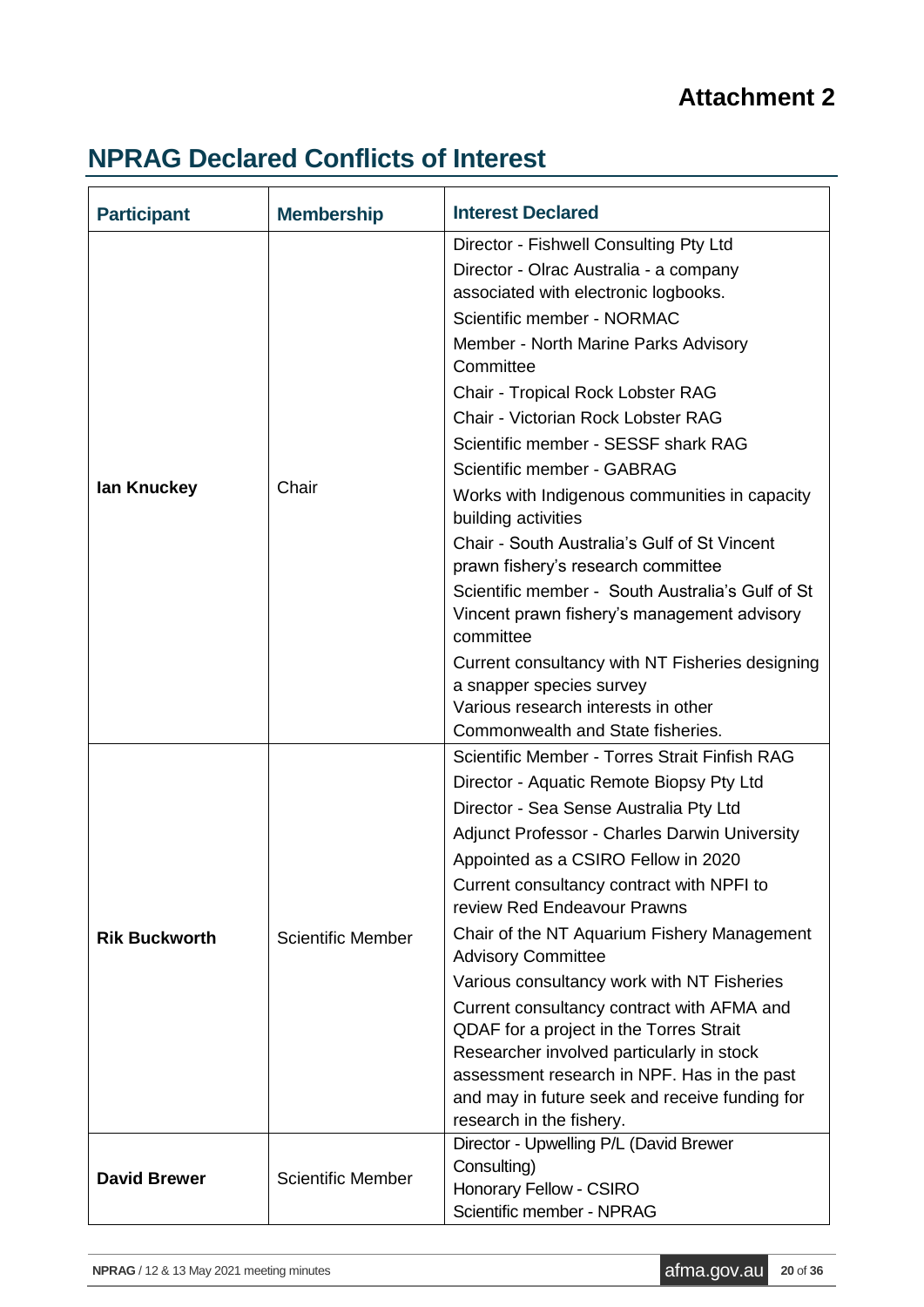|                       |                          | Scientific member - Torres Strait Fin Fish Working |
|-----------------------|--------------------------|----------------------------------------------------|
|                       |                          | Group                                              |
|                       |                          | Chair - Torres Strait Fin Fish RAG                 |
|                       |                          | Current consultancy work with AFMA, Torres         |
|                       |                          | Strait and the Quandamooka Yoolooburrabee          |
|                       |                          | Aboriginal Corporation, Moreton Bay.               |
|                       |                          | Research provider involved particularly in stock   |
| Éva Plagányi          | Scientific Member -      | assessment research in NPF. Has in the past        |
|                       | <b>CSIRO</b>             | and may in future seek and receive funding for     |
|                       |                          | research in the fishery.                           |
|                       | Economic Member-         | Research provider. Has in the past and may in      |
| <b>Tom Kompas</b>     | University of            | future seek and receive funding for research in    |
|                       | Melbourne                | the fishery.                                       |
|                       |                          | Employee of A Raptis and Sons, responsible for     |
|                       |                          | managing NPF vessels & an NT demersal fish         |
| <b>Phil Robson</b>    | <b>Industry Member</b>   | trawler. Has provided charter for scientific       |
|                       |                          | surveys in NPF (none of which are in JBG) in       |
|                       |                          | the past and may in future.                        |
|                       |                          | Managing Director of Austfish, a company which     |
| lan Boot              |                          | operates NPF vessels. Has a commercial             |
|                       | <b>Industry Member</b>   | interest in the fishery. NPF broodstock permit     |
|                       |                          | holder. Participates in scampi fishing.            |
|                       |                          | Employee of Austral Fisheries, no pecuniary        |
| Bryan van Wyk         | <b>Industry Member</b>   | interest in the fishery.                           |
|                       |                          | AFMA employee, no pecuniary interest in the        |
| <b>Darci Wallis</b>   | <b>AFMA Member</b>       | fishery.                                           |
|                       | <b>Executive Officer</b> | AFMA employee, no pecuniary interest in the        |
| <b>Stephen Eves</b>   | (AFMA)                   | fishery.                                           |
|                       |                          | <b>CEO-NPFI</b>                                    |
|                       |                          | Member of the MSC Stakeholder Council              |
| <b>Annie Jarrett</b>  | Observer - NPFI          | Chair - Australian Council of Prawn Fisheries      |
|                       |                          | (ACPF)                                             |
|                       |                          | Member of the FRDC selection panel                 |
|                       |                          | Some research items are of relevance to NPFI.      |
|                       |                          | Employed as a contractor by NPFI.                  |
| <b>Adrianne Laird</b> | Observer - NPFI          | Some research items are of relevance to NPFI.      |
|                       |                          | Research provider. Has in the past and may in      |
| <b>Rob Kenyon</b>     | Observer - CSIRO         | future seek and receive funding for research in    |
|                       |                          | the fishery.                                       |
|                       |                          | Research provider involved particularly in stock   |
|                       |                          | assessment research in NPF. Has in the past        |
| <b>Trevor Hutton</b>  | Observer - CSIRO         | and may in future seek and receive funding for     |
|                       |                          | research in the fishery.                           |
|                       |                          | Research provider involved particularly in stock   |
|                       |                          | assessment research in NPF. Has in the past        |
| <b>Roy Deng</b>       | Observer - CSIRO         | and may in future seek and receive funding for     |
|                       |                          | research in the fishery.                           |
|                       |                          |                                                    |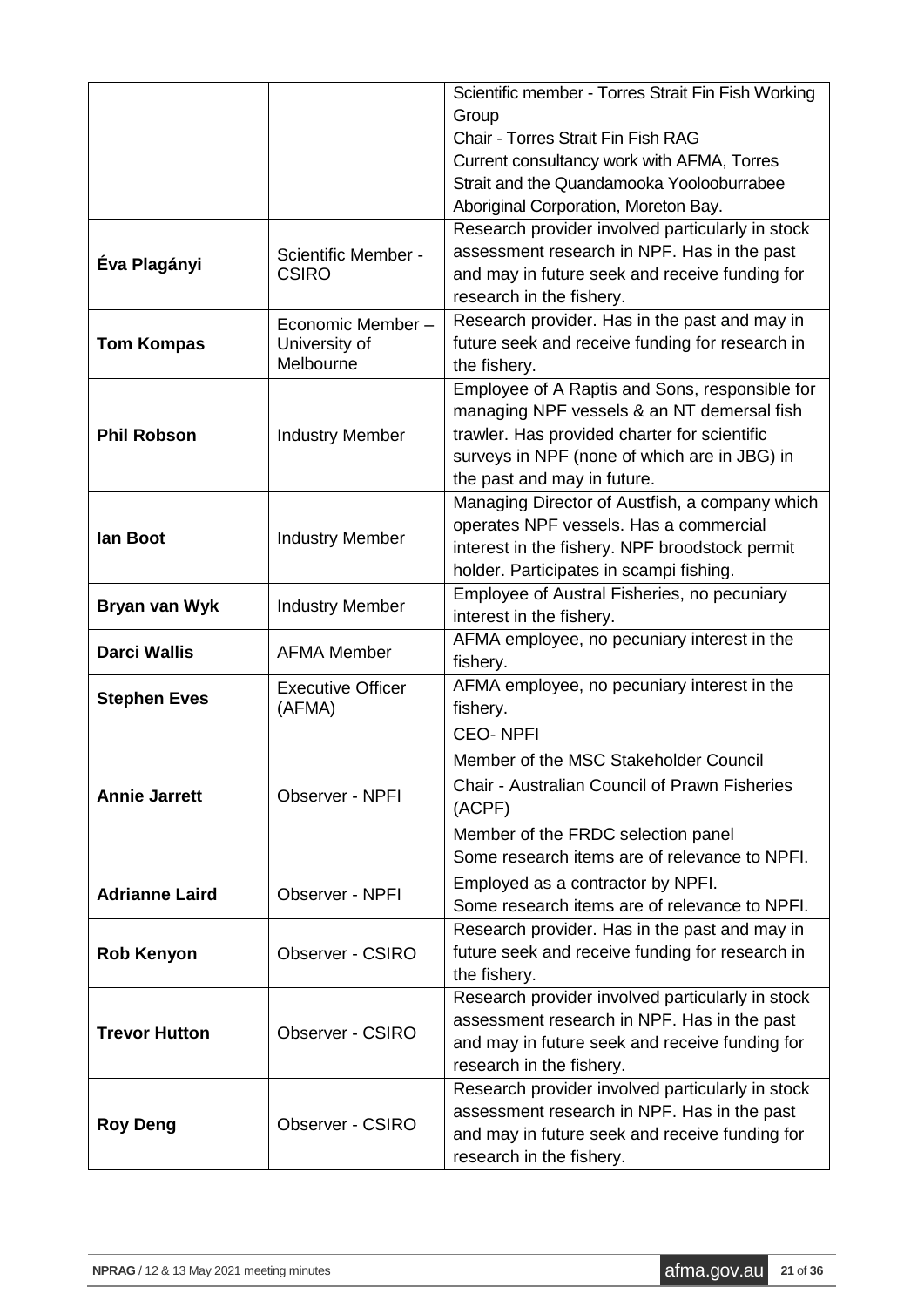| <b>Judy Upston</b>            | Observer - CSIRO         | Research provider. Has in the past and may in<br>future seek and receive funding for research in<br>the fishery.                                             |
|-------------------------------|--------------------------|--------------------------------------------------------------------------------------------------------------------------------------------------------------|
| <b>Robert Curtotti</b>        | <b>Observer - ABARES</b> | Economics research provider. No current<br>pecuniary interest in fishery. Potential to seek<br>and receive funding for research in the fishery in<br>future. |
| lan Butler                    | <b>Observer - ABARES</b> | Economics research provider. No current<br>pecuniary interest in fishery. Potential to seek<br>and receive funding for research in the fishery in<br>future. |
| <b>Michael Dylewski</b>       | <b>Observer - ABARES</b> | Economics research provider. No current<br>pecuniary interest in fishery. Potential to seek<br>and receive funding for research in the fishery in<br>future. |
| <b>Laura Blamey</b>           | Observer - CSIRO         | Research provider. Has in the past and may in<br>future seek and receive funding for research in<br>the fishery.                                             |
| Tonya Van Der<br><b>Velde</b> | Observer - CSIRO         | Research provider. Has in the past and may in<br>future seek and receive funding for research in<br>the fishery.                                             |
| <b>Miriana Sporcic</b>        | Observer - CSIRO         | Research provider. Has in the past and may in<br>future seek and receive funding for research in<br>the fishery.                                             |
| <b>Sean Pascoe</b>            | Observer - CSIRO         | Research provider. Has in the past and may in<br>future seek and receive funding for research in<br>the fishery.                                             |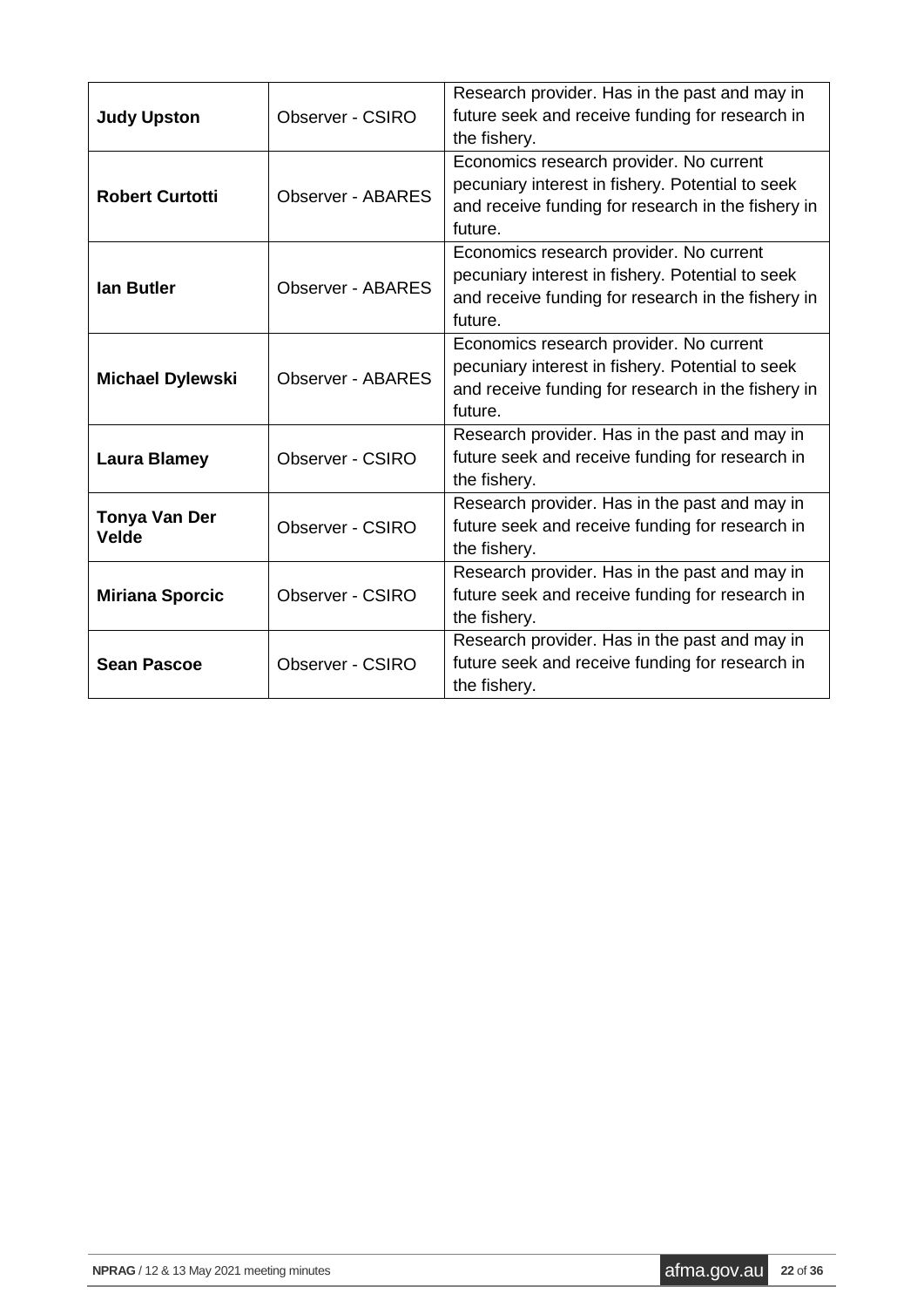## **NPRAG Action items**

| <b>Item</b> | <b>Person responsible</b>   | <b>Description of action item</b>                                                                                                                        | <b>Progress</b>                                                                                                                                                                                                                                                        |  |
|-------------|-----------------------------|----------------------------------------------------------------------------------------------------------------------------------------------------------|------------------------------------------------------------------------------------------------------------------------------------------------------------------------------------------------------------------------------------------------------------------------|--|
|             | 18 May 2016 Meeting         |                                                                                                                                                          |                                                                                                                                                                                                                                                                        |  |
|             | <b>Rik Buckworth/CSIRO</b>  | Upload research reports<br>relevant to the NPF to the<br>GovTEAMS site.                                                                                  | <b>Complete – CSIRO</b><br>has compiled a<br>bibliography. NPF<br>stakeholders can<br>request papers from<br><b>CSIRO. AFMA will</b><br>explore placing a link to<br>the bibliography on its<br>website.                                                               |  |
|             | 17-18 November 2016 Meeting |                                                                                                                                                          |                                                                                                                                                                                                                                                                        |  |
|             | <b>CSIRO</b>                | Review/update the<br>assessment inputs to consider<br>the influence of price elasticity.                                                                 | <b>Complete - Tom</b><br>Kompas and CSIRO to<br>draft a project proposal<br>that considers the<br>influence of price<br>elasticity for RAG<br>consideration.                                                                                                           |  |
|             | <b>NPRAG Chair</b>          | Send a thank you letter to the<br>crews involved in the<br>operational testing of the<br>BRD.                                                            | <b>Complete</b>                                                                                                                                                                                                                                                        |  |
|             | 23-24 May 2018 Meeting      |                                                                                                                                                          |                                                                                                                                                                                                                                                                        |  |
|             | AFMA/NPFI                   | AFMA and NPFI to<br>investigate the objective for<br>collecting species<br>abundance counts and<br>whether this data should<br>continue to be collected. | <b>Ongoing – AFMA</b><br>observers collected<br>data on bird warp<br>strikes during 2019 and<br>reported zero<br>interactions. AFMA to<br>consider the wildlife<br>data collection protocols<br>for the future. Will be<br>considered as part of<br>the NPF data plan. |  |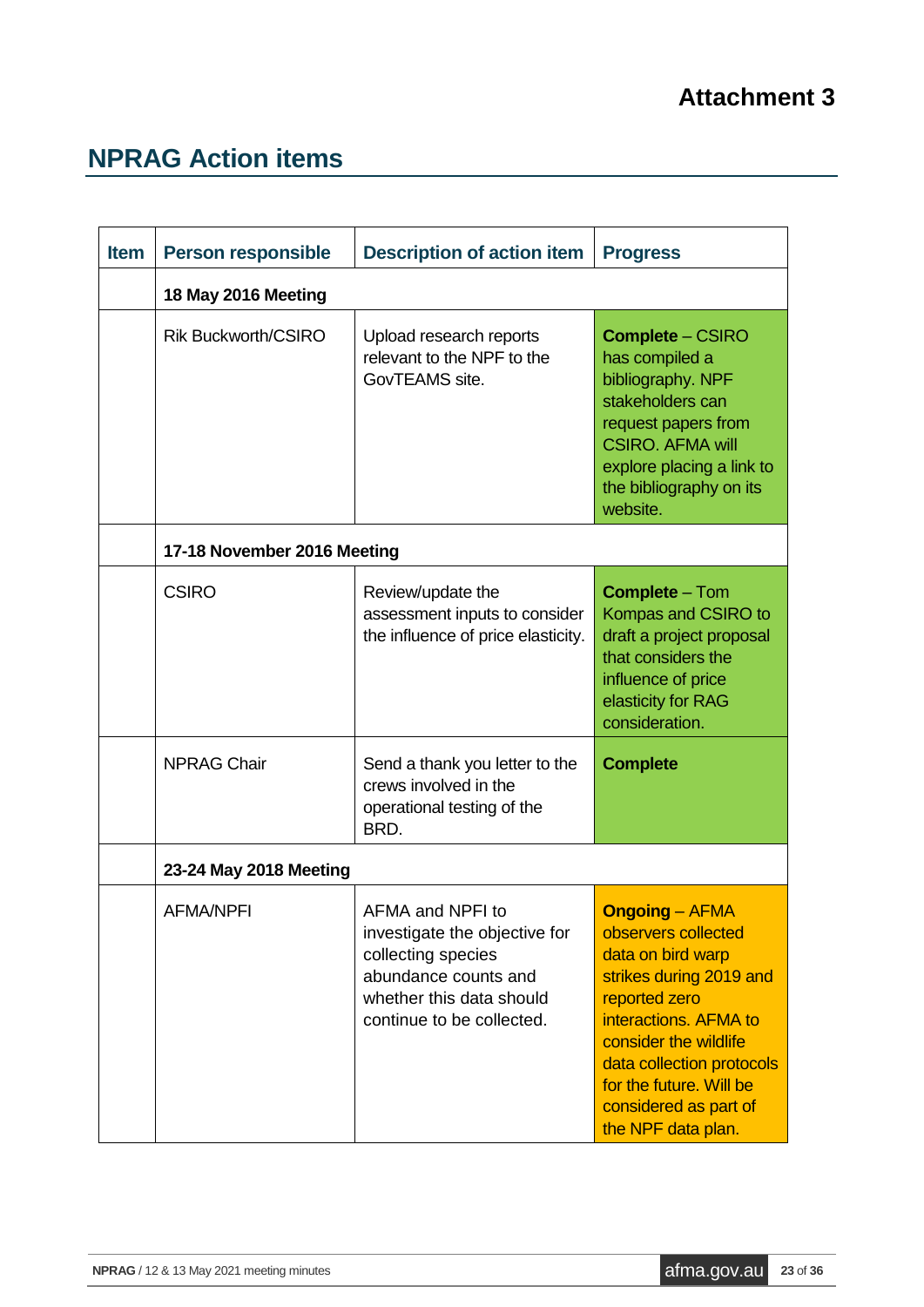| David Brewer, David<br>Power, Steve Eves,<br>Adrianne Laird | David Brewer, David Power,<br>Steve Eves, Adrianne Laird<br>and a representative from<br>the CSIRO ERA team to<br>form a working group to<br>engage in the ERA process<br>and report key results back<br>to the RAG. | <b>Complete - the ERA</b><br>working group has<br>reported key results<br>back to the RAG and<br>the ERA is in its final<br>stage of completion.                               |  |  |
|-------------------------------------------------------------|----------------------------------------------------------------------------------------------------------------------------------------------------------------------------------------------------------------------|--------------------------------------------------------------------------------------------------------------------------------------------------------------------------------|--|--|
| 1 November 2018 Meeting                                     |                                                                                                                                                                                                                      |                                                                                                                                                                                |  |  |
| <b>AFMA</b>                                                 | AFMA to look into New<br>Zealand's protocols for<br>counting bird abundance                                                                                                                                          | <b>Ongoing - Will be</b><br>considered as part of<br>the NPF data plan.                                                                                                        |  |  |
| <b>AFMA</b>                                                 | AFMA to check the observer<br>protocols to ensure the<br>collection of the 10 kg<br>subsample is in accordance<br>with the method outlined by<br>Heales et al.                                                       | <b>Ongoing - Will be</b><br>considered as part of<br>the NPF data plan.                                                                                                        |  |  |
| David Brewer/Gary Fry                                       | David Brewer and Gary Fry<br>to provide<br>comments/feedback to<br>AFMA on the current<br>observer manual and annual<br>observer report                                                                              | <b>Complete</b>                                                                                                                                                                |  |  |
| 21 February 2019                                            |                                                                                                                                                                                                                      |                                                                                                                                                                                |  |  |
| <b>AFMA</b>                                                 | Organise for a field to be<br>added into e-logs so<br>broodstock individuals can<br>be recorded directly to the<br>AFMA database                                                                                     | <b>Complete - AFMA</b><br>database and e-logs<br>are being updated.<br>New reporting<br>procedures will be in<br>place before the start<br>of the 2021 banana<br>prawn season. |  |  |
| <b>AFMA</b>                                                 | Ensure there is a way in the<br>e-logs to record and<br>distinguish between a<br>broodstock trip and a regular<br>NPF fishing trip                                                                                   | <b>Complete - AFMA</b><br>database and e-logs<br>are being updated.<br>New reporting<br>procedures will be in<br>place before the start<br>of the 2021 banana<br>prawn season. |  |  |
| <b>AFMA/NPFI</b>                                            | Develop a sawfish mitigation<br>plan for consideration by<br>RAG and MAC before the                                                                                                                                  | <b>Complete</b> – a move-<br>on provision was<br>introduced as a                                                                                                               |  |  |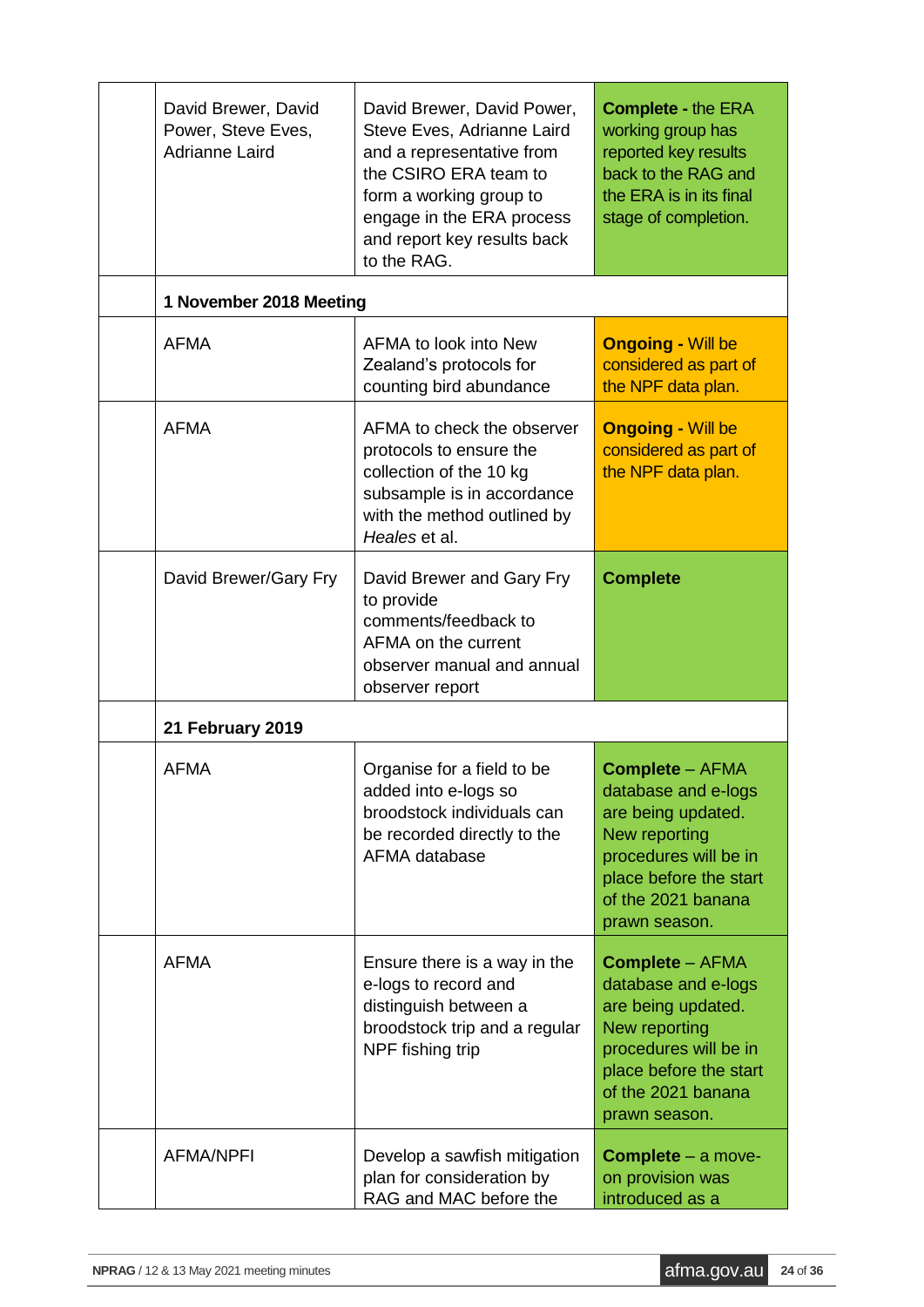|                   | end of March. In developing<br>the plan, investigate<br>research options to assess<br>post release survival of<br>sawfish and consider<br>closures in high interaction<br>areas, move-on provisions<br>and ensure near-real time<br>reporting of sawfish<br>interactions from the vessels | broodstock collection<br>permit condition during<br>2019.                                                                                                                                                                                                                                                                           |
|-------------------|-------------------------------------------------------------------------------------------------------------------------------------------------------------------------------------------------------------------------------------------------------------------------------------------|-------------------------------------------------------------------------------------------------------------------------------------------------------------------------------------------------------------------------------------------------------------------------------------------------------------------------------------|
| <b>AFMA</b>       | Increase observer coverage<br>on broodstock fishing trips<br>and ensure that coverage is<br>representative                                                                                                                                                                                | <b>Complete</b> $-$ the target<br>observer coverage for<br>broodstock operators<br>is 20%. During 2020,<br>observers were unable<br>to undertake trips in<br>the banana prawn<br>season due to COVID-<br>19 related logistical<br>constraints, although<br>the target coverage<br>was achieved during<br>the tiger prawn<br>season. |
| <b>APFA</b>       | Provide a 5-year projection<br>on the total number of<br>P. monodon broodstock<br>animals to be sourced from<br>the NPF annually                                                                                                                                                          | <b>Complete - In</b><br>February 2021, APFA<br>advised that its<br>previous advice on the<br>immediate and longer-<br>term outlook for prawn<br>aquaculture industry<br>broodstock supply<br>needs remains at<br>12,000 increasing to<br>20,000 animals over<br>the next 5 years.                                                   |
| <b>AFMA/CSIRO</b> | Ensure all catch data<br>(including discards) from<br>broodstock fishing operations<br>are included in the NPF<br>stock assessment                                                                                                                                                        | <b>Complete</b> – to discuss<br>under agenda item 4.                                                                                                                                                                                                                                                                                |
| <b>AFMA</b>       | Conduct a SAFE<br>assessment for the NPF<br>including fishing for<br>broodstock collection (within<br>6 months)                                                                                                                                                                           | <b>Complete</b> – stock<br>assessment<br>undertaken instead.                                                                                                                                                                                                                                                                        |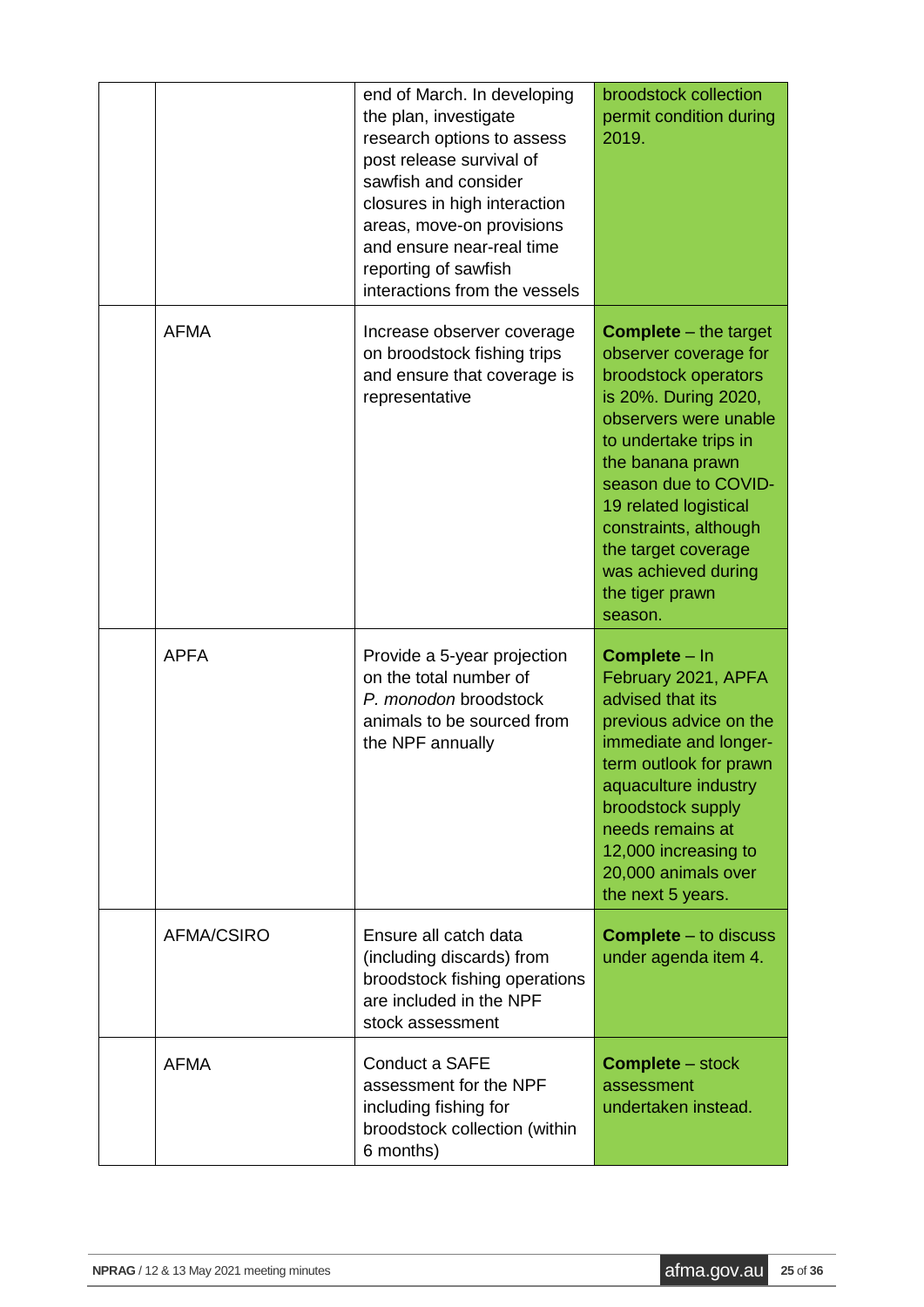| <b>AFMA/NPRAG</b>      | Investigate options for further<br>assessment of P. monodon<br>stocks to provide information<br>on the sustainable harvest of<br>P. monodon from the NPF<br>over the longer term                                       | <b>Complete</b> – stock<br>assessment project<br>undertaken.                                  |
|------------------------|------------------------------------------------------------------------------------------------------------------------------------------------------------------------------------------------------------------------|-----------------------------------------------------------------------------------------------|
| <b>NPFI</b>            | Review the size structure of<br>the scampi catch using<br>grading data from scampi<br>operators                                                                                                                        | <b>Ongoing</b> – initial<br>analysis will be<br>presented during<br>November 2021<br>meeting. |
| <b>NPRAG/NPFI</b>      | Collaborate out-of-session to<br>help develop a project<br>proposal for the marine parks<br>grant opportunity                                                                                                          | <b>Complete</b>                                                                               |
| AFMA/Phil Robson       | Analyse the historical catch<br>and effort data, by season,<br>around Bountiful and<br>Mornington Islands and<br>present the analysis to the<br>RAG at its May 2019<br>meeting for its consideration                   | <b>Ongoing - will be</b><br>presented during 2021                                             |
| 30-31 May 2019 Meeting |                                                                                                                                                                                                                        |                                                                                               |
|                        |                                                                                                                                                                                                                        |                                                                                               |
| Rob Kenyon             | Circulate the Andrew Broadley<br>NESP report when it becomes<br>available                                                                                                                                              | <b>Complete</b> – Rob<br>circulated report via<br>email on 13 May 2021.                       |
| <b>NPRAG Chair</b>     | Write to the CMOs<br>acknowledging their efforts<br>and contribution to the fishery                                                                                                                                    | <b>Complete</b>                                                                               |
| <b>AFMA</b>            | Investigate if data quality<br>checks and rectifying data<br>errors can be automated                                                                                                                                   | <b>Ongoing - Will be</b><br>considered as part of<br>the NPF data plan.                       |
| <b>AFMA</b>            | Consider including updating<br>drivers of data needs to<br>ensure they include habitat<br>and communities, social<br>licence/values and<br>acceptability, market access,<br>animal welfare and indigenous<br>interests | <b>Ongoing - Will be</b><br>considered as part of<br>the NPF data plan.                       |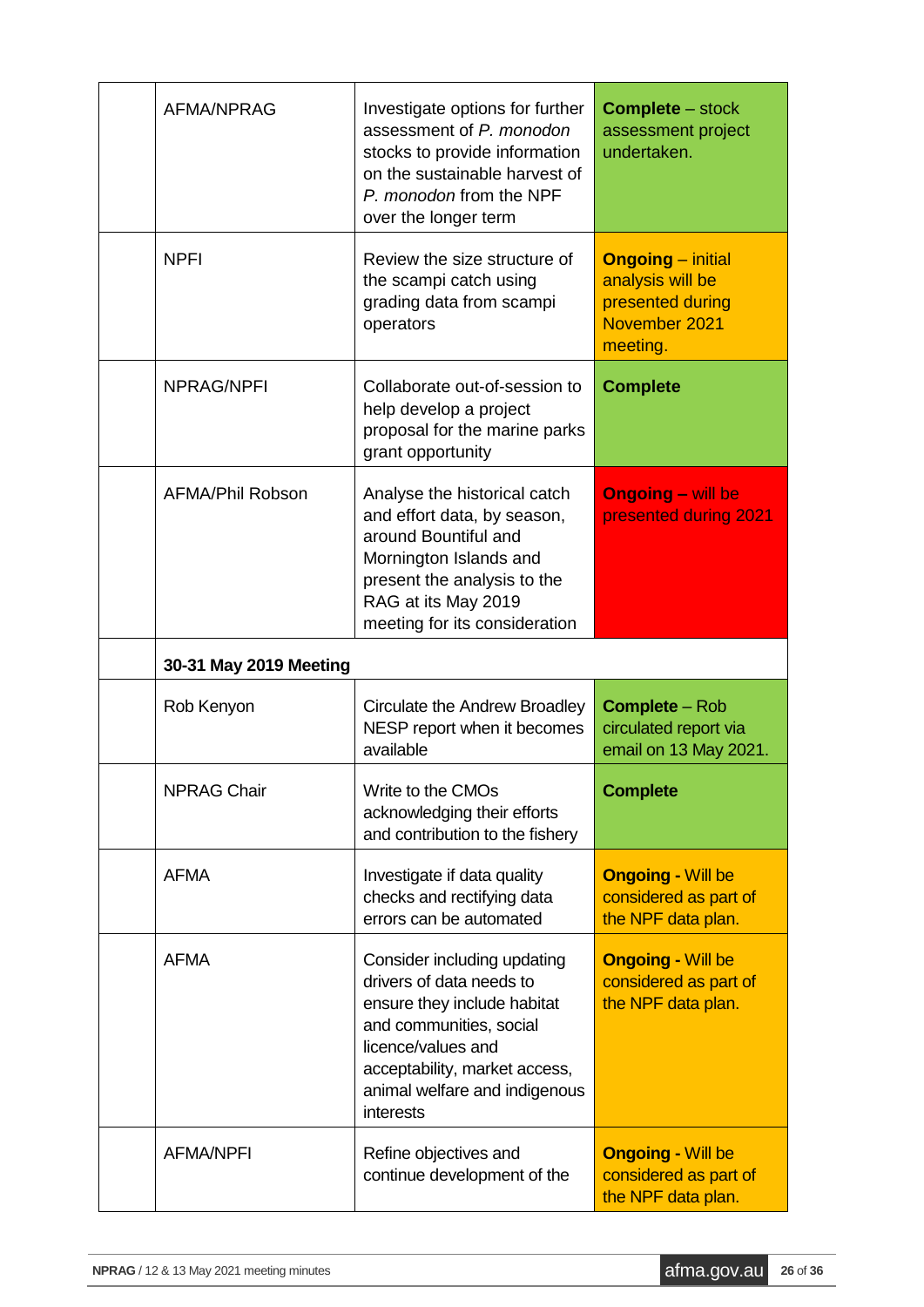|                                | data and monitoring plan in<br>consultation with the RAG                                                                                                                                                |                                                                                                                                                   |  |
|--------------------------------|---------------------------------------------------------------------------------------------------------------------------------------------------------------------------------------------------------|---------------------------------------------------------------------------------------------------------------------------------------------------|--|
| <b>ERA species list review</b> |                                                                                                                                                                                                         |                                                                                                                                                   |  |
| <b>AFMA/CSIRO</b>              | Split the ERA species lists by<br>logbook data and all other<br>data sources (e.g. observers)<br>to help clarify the species<br>splits                                                                  | <b>Ongoing</b> – will check<br>final version of ERA                                                                                               |  |
| <b>CSIRO/AFMA</b>              | Consider splitting the<br>logbook recorded squid<br>species group in the ERA by<br>the percentages recorded by<br>CSIRO survey data                                                                     | <b>Ongoing</b> – will check<br>final version of ERA                                                                                               |  |
| <b>CSIRO/AFMA</b>              | Use the species split model<br>to split the tiger prawns<br>recorded in the banana<br>prawn sub-fishery                                                                                                 | <b>Ongoing - will check</b><br>final version of ERA                                                                                               |  |
| <b>CSIRO/AFMA</b>              | Double check the catch of<br>Redleg Banana Prawns in<br>the banana prawn sub-<br>fishery                                                                                                                | <b>Ongoing - will check</b><br>final version of ERA                                                                                               |  |
| CSIRO/AFMA/ABARES              | Review the ERA species<br>value table and split the<br>species using the species<br>split model so that each<br>species only appears once in<br>the table                                               | <b>Ongoing</b> – will check<br>final version of ERA                                                                                               |  |
| CSIRO/AFMA                     | Categorise all king prawns<br>as a byproduct species<br>group                                                                                                                                           | <b>Ongoing</b> – will check<br>final version of ERA                                                                                               |  |
| <b>Harvest Strategy review</b> |                                                                                                                                                                                                         |                                                                                                                                                   |  |
| <b>AFMA</b>                    | Compile all available data on<br>each byproduct species to<br>enable the RAG to assess<br>what level of assessment is<br>feasible and review if current<br>harvest strategy triggers are<br>appropriate | <b>Ongoing - will review</b><br>the data for byproduct<br>species that require<br>further assessment<br>following the finalisation<br>of the ERA. |  |
| <b>Bycatch Strategy review</b> |                                                                                                                                                                                                         |                                                                                                                                                   |  |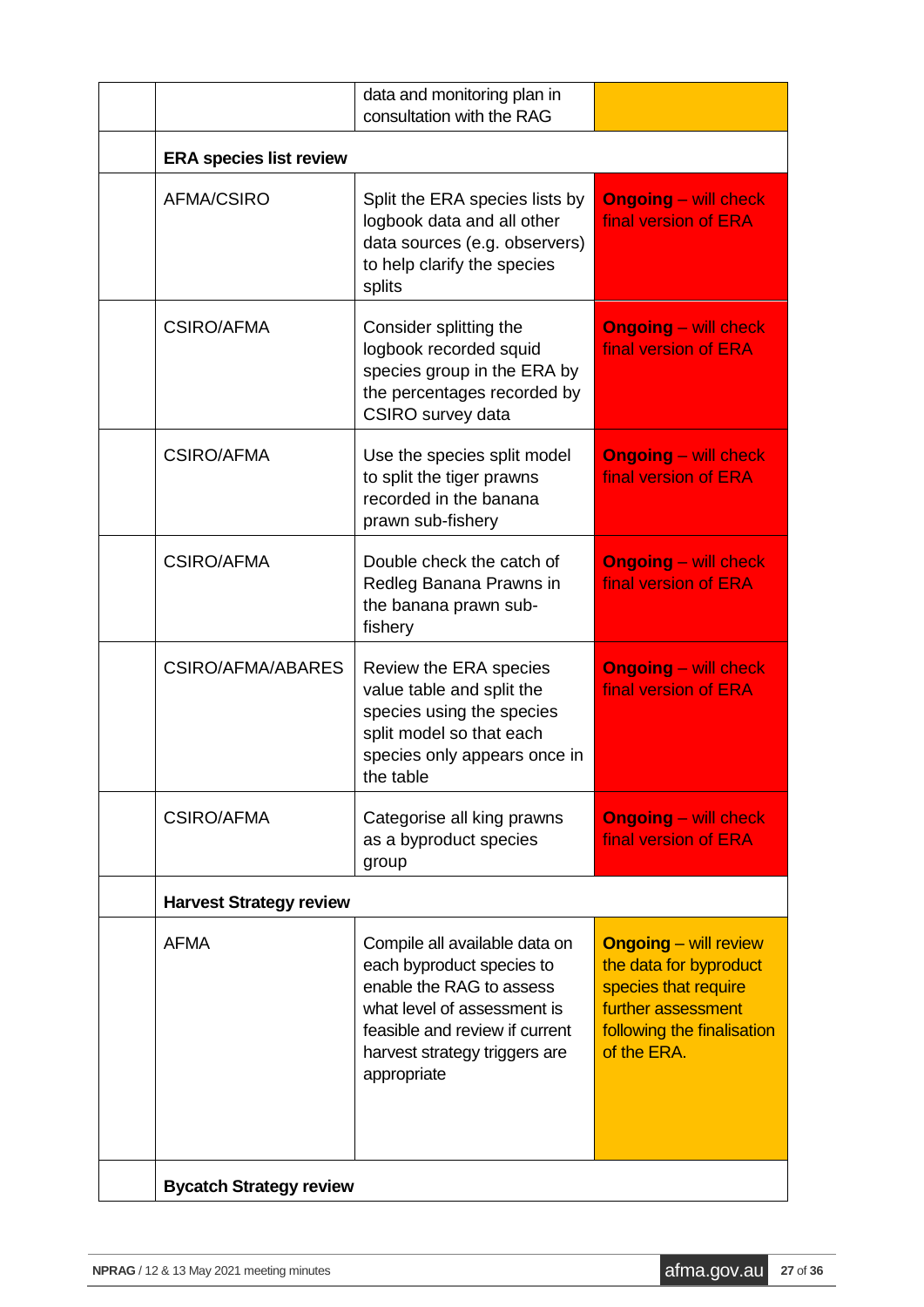| <b>AFMA/NPFI</b>      | Prepare a draft of the NPF<br>bycatch strategy by the<br>November 2019 RAG meeting                                                                                                                        | <b>Complete</b> – draft<br>presented at May 2020<br>meeting. NPRAG<br>provided additional<br>comments OOS in late<br>2020.                                                                                                                                                                                                |
|-----------------------|-----------------------------------------------------------------------------------------------------------------------------------------------------------------------------------------------------------|---------------------------------------------------------------------------------------------------------------------------------------------------------------------------------------------------------------------------------------------------------------------------------------------------------------------------|
| <b>AFMA/NPFI</b>      | Split general bycatch and<br>TEPs into sub-sections under<br>the NPF bycatch strategy                                                                                                                     | <b>Complete</b> – has been<br>separated in draft<br>bycatch strategy.                                                                                                                                                                                                                                                     |
| <b>AFMA/NPFI</b>      | Include an overview of<br>historical initiatives and<br>bycatch reductions in the new<br>bycatch strategy                                                                                                 | <b>Complete</b> – included in<br>draft bycatch strategy.                                                                                                                                                                                                                                                                  |
| <b>AFMA</b>           | Explore options for validating<br>the CMO and Scientific<br>Observer eyeball estimates of<br>total bycatch                                                                                                | <b>Ongoing</b> – Will be<br>considered as part of<br>the NPF data plan.                                                                                                                                                                                                                                                   |
| <b>AFMA</b>           | Update bycatch strategy<br>template to align with the<br>policy by including the words<br>'reasonable and practical'<br>when the objective is to<br>minimise bycatch or maximise<br>post-release survival | <b>Complete</b> – words<br>considered as part of<br>the bycatch strategy<br>development.                                                                                                                                                                                                                                  |
| P. monodon assessment |                                                                                                                                                                                                           |                                                                                                                                                                                                                                                                                                                           |
| <b>CSIRO</b>          | Include prawn discards (from<br>targeted broodstock fishing) in<br>the next tiger prawn stock<br>assessment as a sensitivity<br>test.                                                                     | <b>Complete - CSIRO</b><br>presented data at the<br>May 2021 meeting that<br>demonstrated the data<br>is too variable and<br>would add 'noise' to<br>the model if included.<br>With the introduction of<br>new e-log reporting<br>procedures, the data<br>may be useful when a<br>few more years of data<br>is available. |
| <b>APFA</b>           | Provide weight data on<br>individual prawns to<br>determine the average<br>weight of each P. monodon<br>collected for broodstock<br>purposes                                                              | <b>Complete - NPFI email</b><br>on 29/03/2019 advising<br>the APFA SOP<br>requires broodstock<br>animals of this size or<br>larger: sexually mature<br>P. monodon sizes are<br>roughly considered to                                                                                                                      |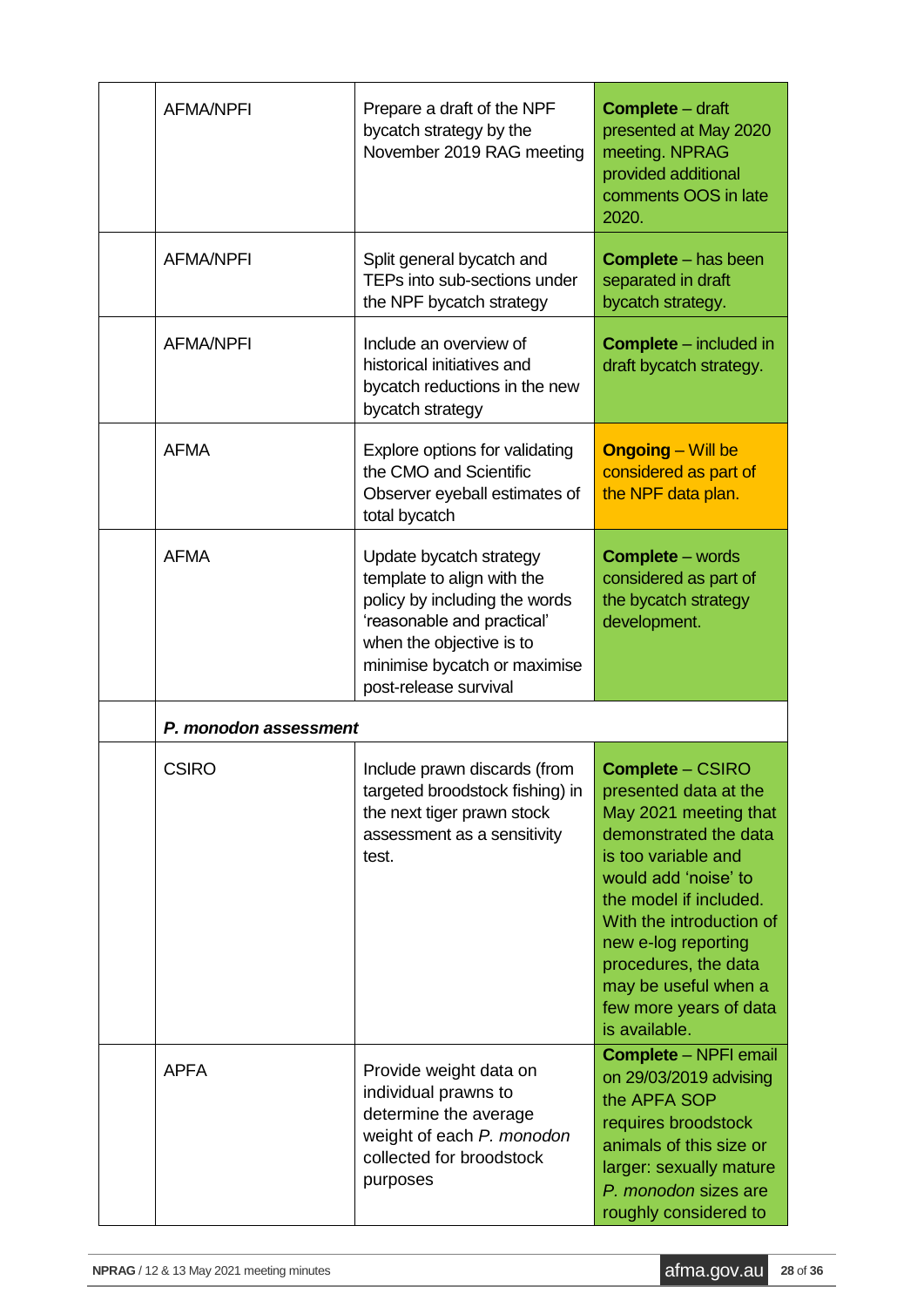| 29 August 2019 Teleconference |                                                                                                                                                                                                                                                              | be 70 grams (or<br>205 mm tip of rostrum<br>to tip of telson) for<br>males and 100 grams<br>or $(220$ mm) for<br>female.                                                                                                                                                                                                                                                |
|-------------------------------|--------------------------------------------------------------------------------------------------------------------------------------------------------------------------------------------------------------------------------------------------------------|-------------------------------------------------------------------------------------------------------------------------------------------------------------------------------------------------------------------------------------------------------------------------------------------------------------------------------------------------------------------------|
| <b>AFMA/NPFI</b>              | Develop terms of reference for<br>the NPF harvest strategy<br>review for scampi and other<br>byproduct species in light of<br>the revised HSP                                                                                                                | <b>Complete</b> – The RAG<br>agreed to take a<br>stepped approach to<br>managing the potential<br>risk to byproduct<br>species. The initial<br>step is to consult<br>relevant taxonomic<br>experts to address any<br>data gaps and<br>following this, consider<br>another approach,<br>such as an e-SAFE<br>assessment, for the<br>species that remain at<br>high risk. |
| 7-8 November 2019 Meeting     |                                                                                                                                                                                                                                                              |                                                                                                                                                                                                                                                                                                                                                                         |
| <b>NPFI</b>                   | Provide RAG with results of<br>the analysis of the quantity of<br>tiger prawns caught in the first<br>half (as a proportion of the<br>yearly tiger prawn catch) to<br>determine a trigger value for<br>review of BRD use in the first<br>season              | <b>Complete – analysis</b><br>provided to RAG at its<br>Nov/Dec 2020 meeting.                                                                                                                                                                                                                                                                                           |
| <b>CSIRO</b>                  | Explore options to provide an<br>update on P. monodon stock<br>assessment results before<br>March 2020 and the<br>preliminary report by May<br>2020                                                                                                          | <b>Complete</b>                                                                                                                                                                                                                                                                                                                                                         |
| Dave Brewer / Gary Fry        | <b>Review the AFMA Scientific</b><br>Observer report and suggest a<br>process for determining the<br>temporal and spatial observer<br>needs of the fishery, taking<br>into consideration the scientific<br>report that originally<br>established the program | <b>Ongoing - Will be</b><br>considered as part of<br>the NPF data plan.                                                                                                                                                                                                                                                                                                 |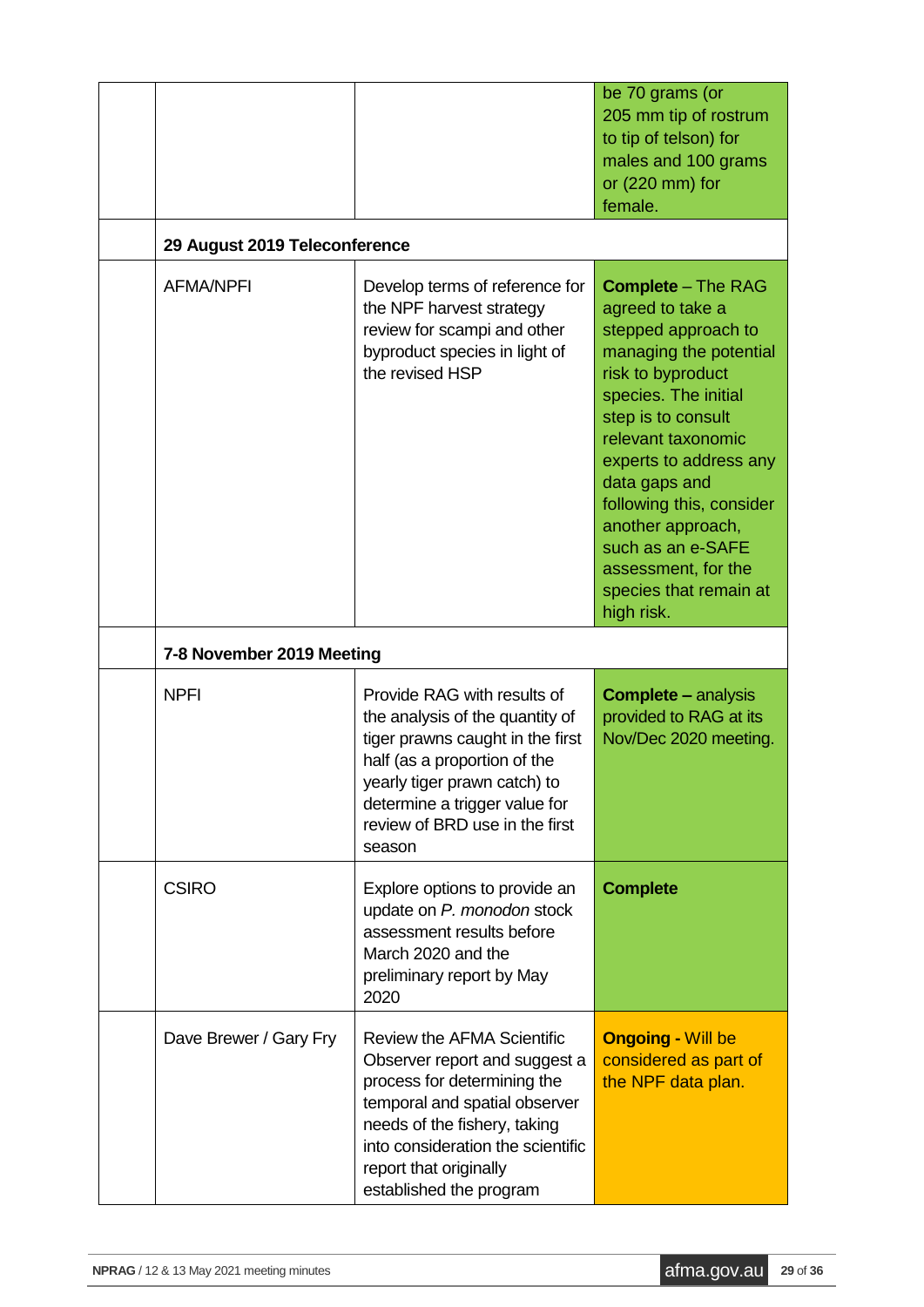| <b>AFMA</b>   | Consider including the<br>observer program targets in<br>the annual observer report<br>and a summary of how the<br>program is tracking in relation<br>to the targets   | <b>Ongoing - Will be</b><br>considered as part of<br>the NPF data plan.                                                                                                                                                                                                                                                                                                |
|---------------|------------------------------------------------------------------------------------------------------------------------------------------------------------------------|------------------------------------------------------------------------------------------------------------------------------------------------------------------------------------------------------------------------------------------------------------------------------------------------------------------------------------------------------------------------|
| <b>NPFI</b>   | Consider the NPF byproduct<br>species and determine<br>aspirations for each species<br>to inform what level of<br>assessment is required and<br>what the data gaps are | <b>Ongoing - The RAG</b><br>agreed to take a<br>stepped approach to<br>managing the potential<br>risk to byproduct<br>species. The initial<br>step is to consult<br>relevant taxonomic<br>experts to address any<br>data gaps and<br>following this, consider<br>another approach,<br>such as an e-SAFE<br>assessment, for the<br>species that remain at<br>high risk. |
| <b>AFMA</b>   | Explore options to maintain<br>accessibility and usability of<br>the various components of<br>the FMS                                                                  | <b>Ongoing - Will be</b><br>considered as part of<br>the FMS development.                                                                                                                                                                                                                                                                                              |
| <b>AFMA</b>   | Explore the feasibility of<br>changing the NPF logbook<br>reporting requirement to a<br>shot-by-shot report                                                            | <b>Ongoing</b> – was<br>discussed at the<br>Nov/Dec 2020 meeting<br>and will be further<br>explored during 2021.                                                                                                                                                                                                                                                       |
| <b>NPFI</b>   | Work with individual skippers<br>to improve sawfish data<br>reported in the NPF logbooks                                                                               | <b>Complete - NPFI</b><br>worked with operators<br>during the 2020 and<br>2021 pre-season<br>surveys. AFMA sent a<br>letter to operators in<br>August 2020.<br>Improvements in<br>reporting evident in<br>2020 and 2021 to-date.<br>NPFI will continue to<br>work with operators to<br>improve TEP reporting.                                                          |
| ERA sub-group | Review the draft ERA and<br>identify species that need<br>further enquiry and liaise with                                                                              | <b>Complete – experts</b><br>have been engaged to<br>provide expert input.                                                                                                                                                                                                                                                                                             |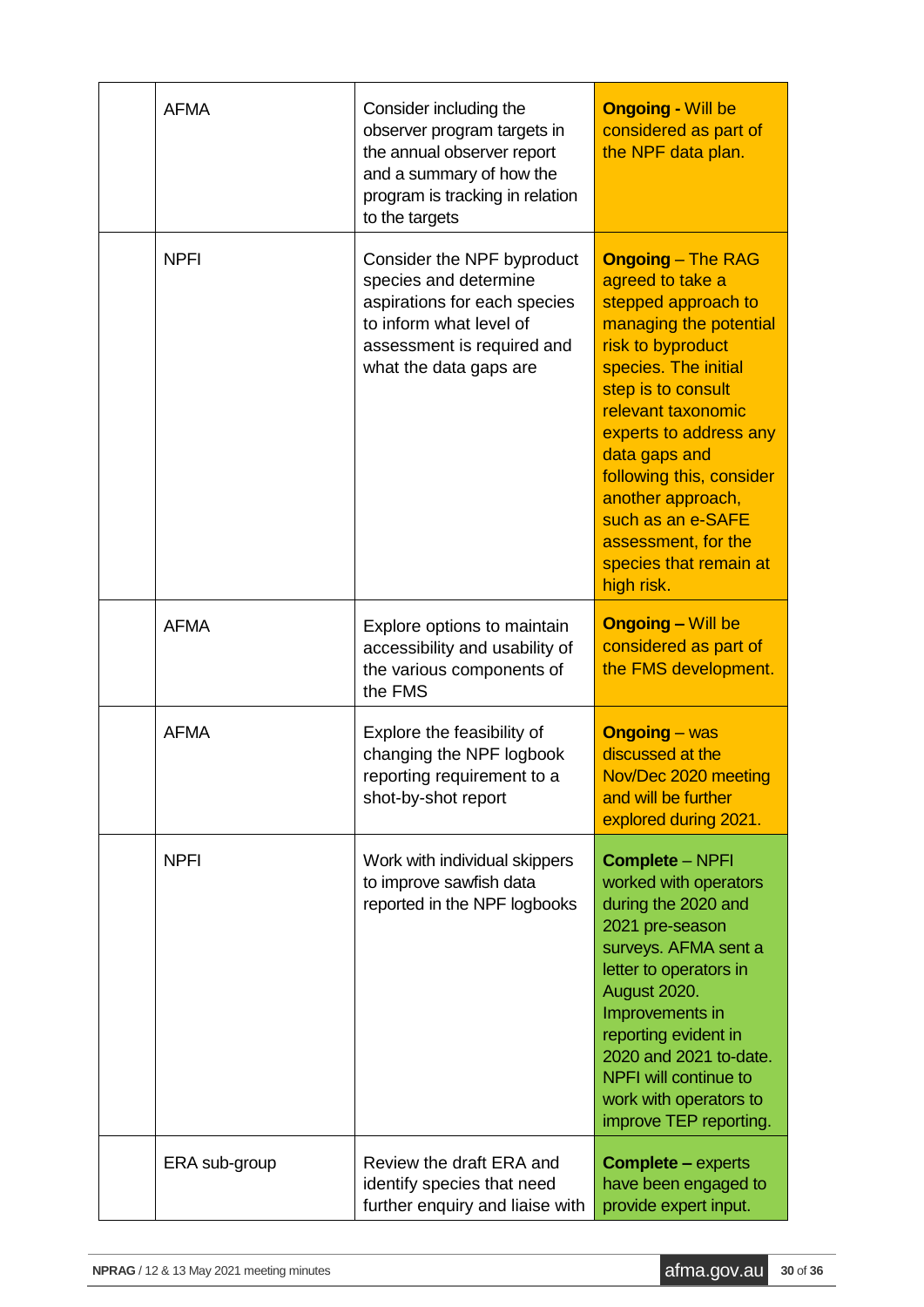|                       | experts to try and fill any<br>data gaps                                                                                                                                    |                                                                                                                                                                                                                                                                                                                                                                                                                                                         |
|-----------------------|-----------------------------------------------------------------------------------------------------------------------------------------------------------------------------|---------------------------------------------------------------------------------------------------------------------------------------------------------------------------------------------------------------------------------------------------------------------------------------------------------------------------------------------------------------------------------------------------------------------------------------------------------|
| <b>AFMA</b>           | <b>Revise the NPF Harvest</b><br>Strategy for squid to clarify<br>that there is a review point at<br>an annual catch of 300t and<br>an annual limit of 500t                 | <b>Ongoing</b> – to be<br>considered as part of<br>the harvest strategy<br>review.                                                                                                                                                                                                                                                                                                                                                                      |
| AFMA / CSIRO          | Review data for all byproduct<br>species (i.e. mudbugs and<br>scallops) to inform the<br>development of sustainable<br>catch triggers in the NPF<br><b>Harvest Strategy</b> | <b>Ongoing</b> – to be<br>considered as part of<br>the harvest strategy<br>review.                                                                                                                                                                                                                                                                                                                                                                      |
| ERA sub-group / CSIRO | Include commentary in the<br>ERA to clarify the different<br>nature of scampi fishing<br>(including the associated<br>catch of red champagne<br>lobster)                    | <b>Ongoing - will be</b><br>included within the final<br><b>ERA</b>                                                                                                                                                                                                                                                                                                                                                                                     |
| <b>CSIRO</b>          | Develop a full project<br>proposal for the close-kin<br>mark recapture research,<br>with each component costed,<br>for RAG review before being<br>submitted to FRDC.        | <b>Complete</b> – proposal<br>submitted to FRDC<br>round that closed in<br>January 2021.                                                                                                                                                                                                                                                                                                                                                                |
| <b>AFMA</b>           | Liaise with Queensland and<br><b>Northern Territory Fisheries</b><br>to coordinate collaborative<br>support for the project and<br>sample collection                        | <b>Complete - DAWE has</b><br>made available some<br>funding to support some<br>key aspects of sawfish<br>research. A component<br>(\$40K) of this will be<br>used to support ongoing<br>sawfish sampling<br>(through till June 2022).<br>Archiving and first QC<br>checks on the<br><b>CMO/NPFI collected</b><br>samples will be<br>undertaken during May<br>2021.<br>CSIRO is still waiting to<br>hear whether FRDC<br>supports its CKMR<br>proposal. |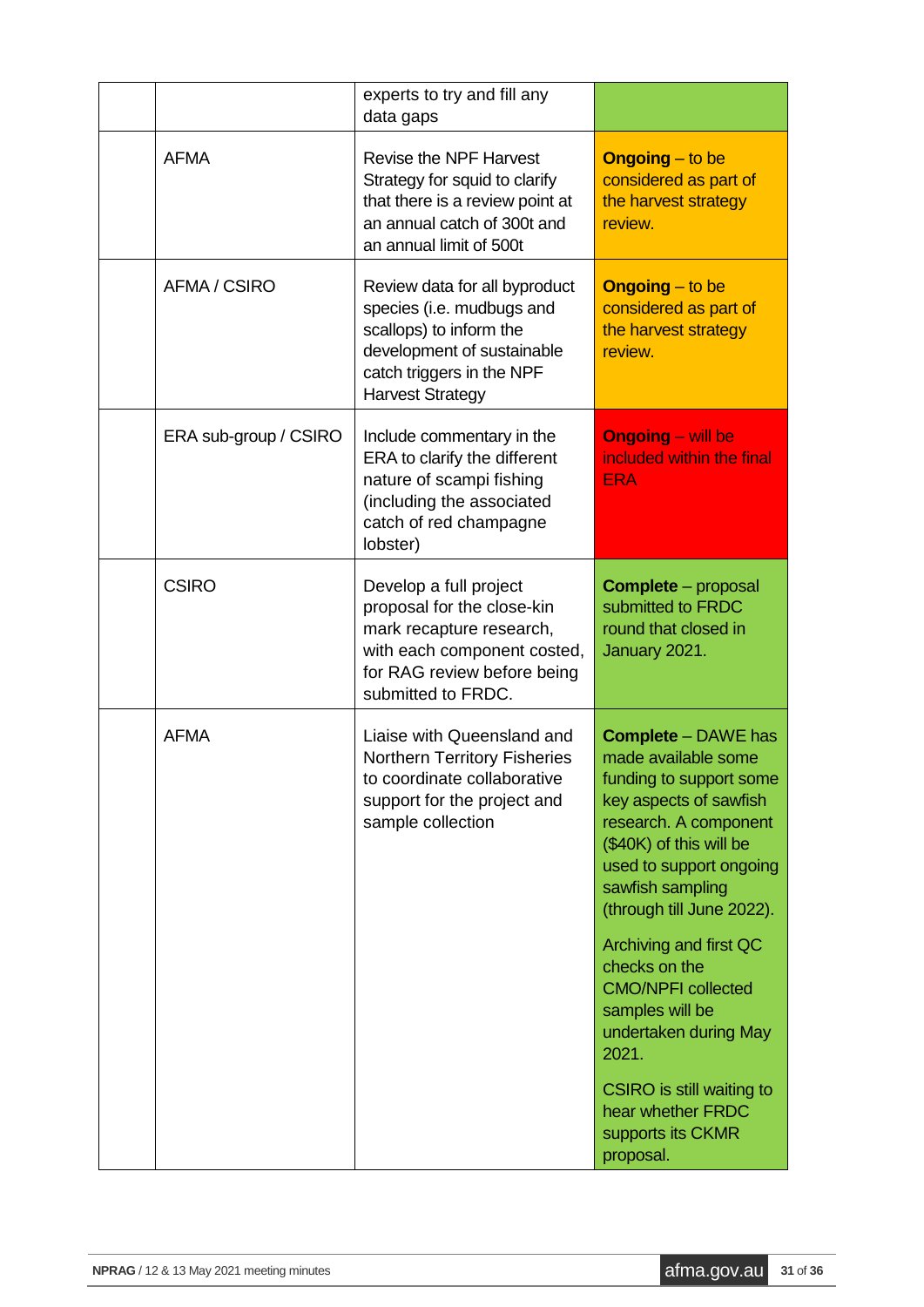| <b>AFMA</b>            | Scampi review project to<br>assess the 'species<br>identification problem'                                                                                                                                                           | <b>Ongoing</b> – will be<br>considered as part of a<br>scampi review project.                                                                                                        |
|------------------------|--------------------------------------------------------------------------------------------------------------------------------------------------------------------------------------------------------------------------------------|--------------------------------------------------------------------------------------------------------------------------------------------------------------------------------------|
| 11 March 2020 Meeting  |                                                                                                                                                                                                                                      |                                                                                                                                                                                      |
| <b>CSIRO</b>           | Provide the RAG with<br>explanatory paragraphs on the<br>MSE proposed harvest control<br>rules 2,3 and 4, that outline<br>each rule, what they achieve,<br>the differences between each<br>rule and the logistical<br>considerations | Complete -<br><b>Commission approved</b><br>the recommended HCR<br>at its November<br>meeting.                                                                                       |
| <b>CSIRO</b>           | Keep harvest control rule 1 for<br>comparative purposes, but<br>remove harvest control rules 1<br>and 5 from further sensitivity<br>testing.                                                                                         | <b>Complete</b>                                                                                                                                                                      |
| <b>CSIRO</b>           | Present a paper at the May<br>2020 meeting outlining the<br>issues with the current banana<br>prawn MEY calculation and<br>potential solutions.                                                                                      | <b>Complete – CSIRO</b><br>provided presentation at<br>the 06 August 2020<br>meeting.                                                                                                |
| 20-21 May 2020 Meeting |                                                                                                                                                                                                                                      |                                                                                                                                                                                      |
| AFMA/NPFI/CSIRO        | Discuss some of the<br>P. monodon data issues and<br>improvements that can be<br>made to the stock assessment<br>project                                                                                                             | Complete -<br>improvements identified<br>at the Nov/Dec meeting.                                                                                                                     |
| <b>AFMA/NPFI</b>       | Inform CSIRO of the likelihood<br>of targeted broodstock shots<br>where all individuals are<br>retained and zero discarded,<br>and also where all individuals<br>are discarded and zero<br>retained                                  | <b>Complete</b>                                                                                                                                                                      |
| <b>Gary Fry</b>        | Provide the P. monodon stock<br>assessment team with<br>information regarding the<br>survivability of discarded<br>P. monodon                                                                                                        | <b>Complete – preliminary</b><br>survivability data from<br><b>CSIRO</b> research trips<br>used in stock<br>assessment and a<br>sensitivity test of 100%<br>mortality also included. |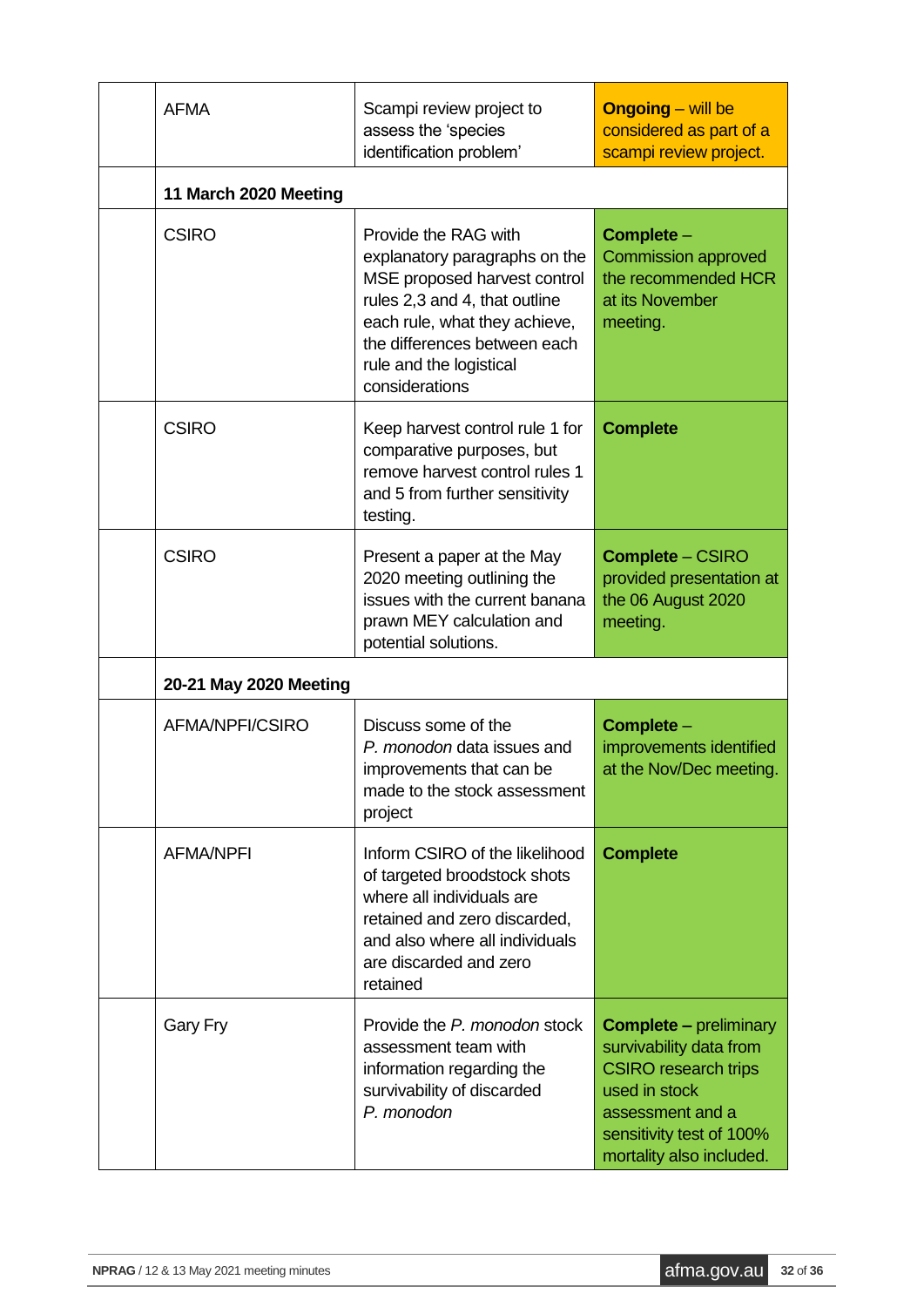| AFMA/NPFI/CSIRO                           | Consult broodstock operators<br>to validate some of the results<br>from the CPUE<br>standardisation, e.g. catch<br>rates are lowest at dusk                                                                                                                                                     | <b>Complete – operators</b><br>consulted in 2020<br>teleconference.                                                                                       |
|-------------------------------------------|-------------------------------------------------------------------------------------------------------------------------------------------------------------------------------------------------------------------------------------------------------------------------------------------------|-----------------------------------------------------------------------------------------------------------------------------------------------------------|
| <b>AFMA/NPFI</b>                          | Clarify whether reported<br>catches of 1 kg are rounded,<br>i.e. are catches less than 1 kg<br>not reported or rounded to 1<br>kg                                                                                                                                                               | <b>Complete – industry</b><br>provided advice - small<br>volumes can be<br>collected over multiple<br>shots and recorded<br>when a 1 kg box is<br>filled. |
| CSIRO P. monodon<br>stock assessment team | <b>Assess whether CPUE indices</b><br>can be determined for sub-<br>areas based on known stock<br>high catch areas                                                                                                                                                                              | <b>Complete – sensitivity</b><br>tests included in stock<br>assessment.                                                                                   |
| Industry/CSIRO/AFMA                       | Meet in the next few weeks to<br>discuss the CPUE<br>standardisation progress,<br>inform of the spatial dynamics<br>of the stock and consider the<br>table of variables used to<br>develop the P. monodon<br>CPUE standardisation to<br>inform if any important<br>variables were not included. | <b>Complete</b>                                                                                                                                           |
| Tom Kompas/CSIRO                          | Explore the stock assessment<br>model sensitivity test of a<br>significant drop in fuel price<br>and report back to the RAG in<br>November 2020.                                                                                                                                                | <b>Complete - CSIRO</b><br>presented summary of<br>the sensitivity test at the<br>May 2021 meeting.                                                       |
| <b>CSIRO</b>                              | Add text to the Final Redleg<br>Banana Prawn MSE report to<br>clarify differences between<br>OM model (monthly) and<br>original stock assessment<br>model (quarterly) (so that the<br>differences in biomass<br>trajectories shown in results<br>are not misleading)                            | <b>Complete</b>                                                                                                                                           |
| NPFI/NORMAC                               | Consider the outputs from the<br>MSE and recommend a future<br>harvest strategy option for the<br>Redleg Banana Prawn sub-<br>fishery                                                                                                                                                           | <b>Complete</b>                                                                                                                                           |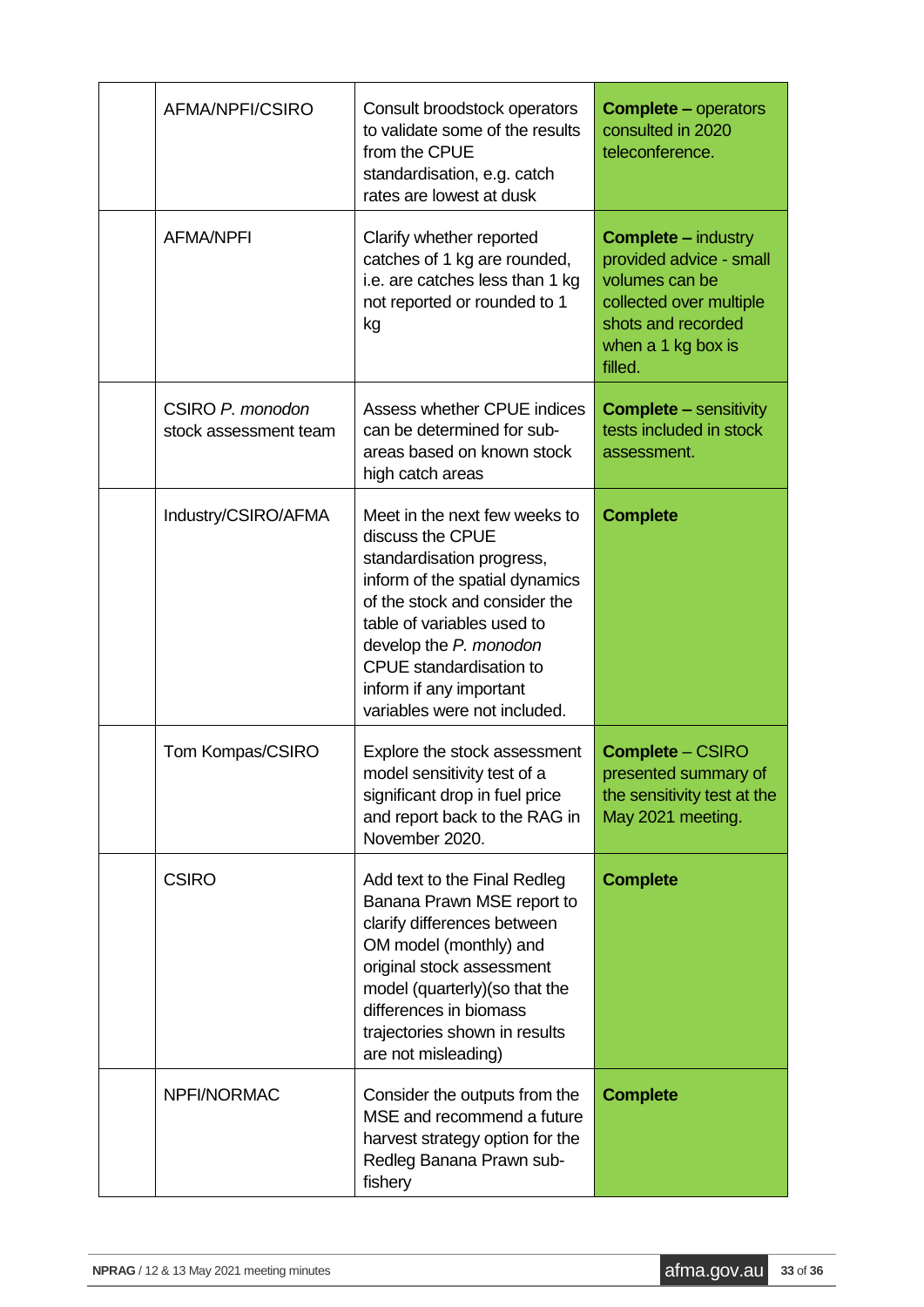| <b>CSIRO</b>                           | Present MSE results to<br>Industry in the next two<br>months (and a<br>recommendation to be made<br>by November 2020 NPRAG<br>meeting)                                                        | <b>Complete</b>                                                                                                                                                                                                              |
|----------------------------------------|-----------------------------------------------------------------------------------------------------------------------------------------------------------------------------------------------|------------------------------------------------------------------------------------------------------------------------------------------------------------------------------------------------------------------------------|
| 30 November & 02 December 2020 Meeting |                                                                                                                                                                                               |                                                                                                                                                                                                                              |
| Tonya van der Velde                    | Check if the CSIRO<br>aquaculture data is useful to<br>incorporate into the<br>P. monodon stock<br>assessment                                                                                 | <b>Complete</b> $-$ pre-2017<br>aquaculture data is not<br>suitable for use in the<br>stock assessment, as<br>trips were organised to<br>catch a few broodstock<br>for experiments and<br>survey work was not<br>undertaken. |
| <b>CSIRO</b>                           | Undertake a sensitivity test to<br>include a survival rate of zero<br>in the P.monodon stock<br>assessment                                                                                    | <b>Complete</b>                                                                                                                                                                                                              |
| <b>AFMA</b>                            | Consult taxonomic experts to<br>address data gaps for the<br>squid species, sea snake<br>species, and Red Champagne<br>Lobster, assessed as potential<br>high risk through the ERA<br>process | <b>Complete</b> – experts<br>engaged to provide<br>advice.                                                                                                                                                                   |
| <b>CSIRO</b>                           | Confirm catches of Black<br><b>Teatfish and Golden Sandfish</b><br>and reduce potential risk<br>rating if catches are only minor                                                              | <b>Complete</b> - catches<br>reported by AFMA<br><b>Scientific Observers.</b><br>Data needs to be<br>scaled to estimate total<br>catch. Will be discussed<br>under agenda item 3.                                            |
| <b>CSIRO/AFMA/NPFI</b>                 | Develop a draft Redleg<br>Banana Prawn harvest<br>strategy for RAG<br>consideration at its March<br>2021 meeting                                                                              | <b>Complete</b> – draft<br><b>Redleg Banana Prawn</b><br>harvest strategy<br>provided for RAG<br>consideration at its May<br>2021 meeting.                                                                                   |
| <b>NPRAG</b>                           | Provide comment on the<br><b>CSIRO</b> statement that<br>explains the objectives and<br>outcomes of the MSE                                                                                   | <b>Complete</b>                                                                                                                                                                                                              |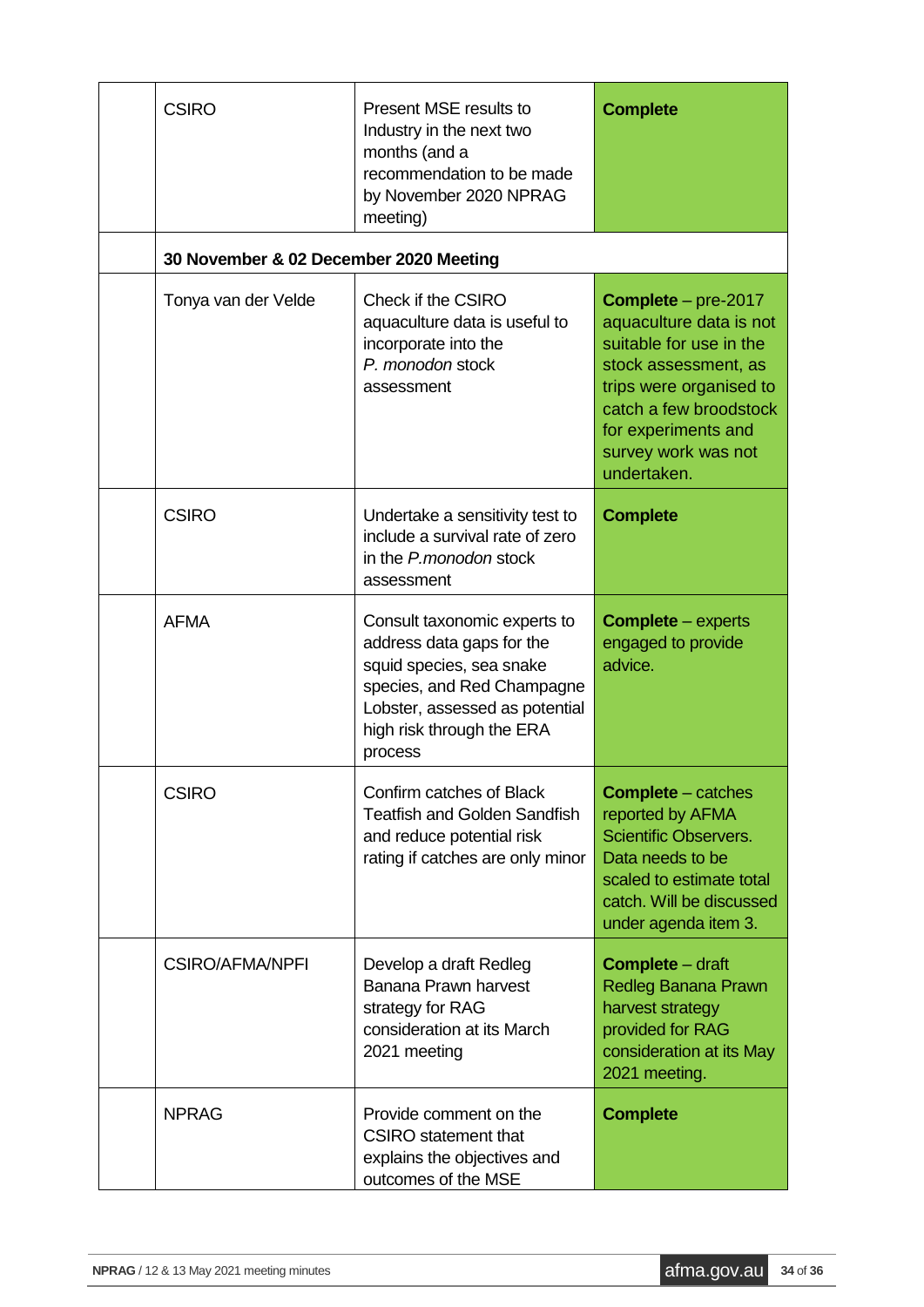|                               | research for Redleg Banana<br>Prawns                                                                                                                                                                  |                                                                                                                                                                                                                           |
|-------------------------------|-------------------------------------------------------------------------------------------------------------------------------------------------------------------------------------------------------|---------------------------------------------------------------------------------------------------------------------------------------------------------------------------------------------------------------------------|
| <b>AFMA</b>                   | Consult taxonomic experts to<br>address any data gaps for the<br>byproduct species assessed<br>as potential high risk through<br>the ERA process                                                      | <b>Complete</b> – experts<br>engaged to provide<br>advice.                                                                                                                                                                |
| <b>NPFI</b>                   | Send a Microsoft Word<br>version of the draft NPF<br><b>Bycatch Strategy to NPRAG</b><br>members for comment out-of-<br>session.                                                                      | <b>Complete</b> – sent on<br>02/12/2020                                                                                                                                                                                   |
| <b>CSIRO/AFMA/NPFI</b>        | <b>Revise the Red Endeavour</b><br>Prawn research proposal so<br>the analysis of the Maxim data<br>is costed separately to the<br>other objectives                                                    | <b>Complete</b> – proposal<br>provided for NPRAG<br>consideration at its 03 &<br>08 February 2021<br>meeting.                                                                                                             |
| <b>CSIRO</b>                  | Distribute a list of the most<br>useful water extraction<br>scenarios to include in the<br>MICE model to the RAG for<br>comment out-of-session.                                                       | <b>Complete - Rob K.</b><br>sent proposed<br>scenarios on<br>29/01/2021.                                                                                                                                                  |
| <b>CSIRO</b>                  | Provide a written proposal<br>outlining the cost implications<br>and reason as to why the<br>extension to the species split<br>project is necessary for the<br>RAGs consideration out-of-<br>session. | <b>Complete</b> - proposal<br>provided for NPRAG<br>consideration at its 03 &<br>08 February 2021<br>meeting.                                                                                                             |
| <b>AFMA/NPFI</b>              | Discuss any additional costs<br>and develop some options for<br>implementing finer scale<br>reporting in the banana prawn<br>sector and provide advice<br>back to NPRAG.                              | <b>Ongoing</b> – further<br>advice will be provided<br>to the RAG in the 2 <sup>nd</sup><br>half of 2021.                                                                                                                 |
| 03 & 08 February 2021 Meeting |                                                                                                                                                                                                       |                                                                                                                                                                                                                           |
| <b>AFMA</b>                   | Confirm the type of<br>P. monodon data collected by<br>Scientific Observers.                                                                                                                          | <b>Complete - For</b><br>standard NPF trips,<br>P. monodon are<br>collected as part of the<br>100 prawn species-split<br>sample (100 prawns<br>collected as they fall<br>onto belt, separated into<br>species, then total |